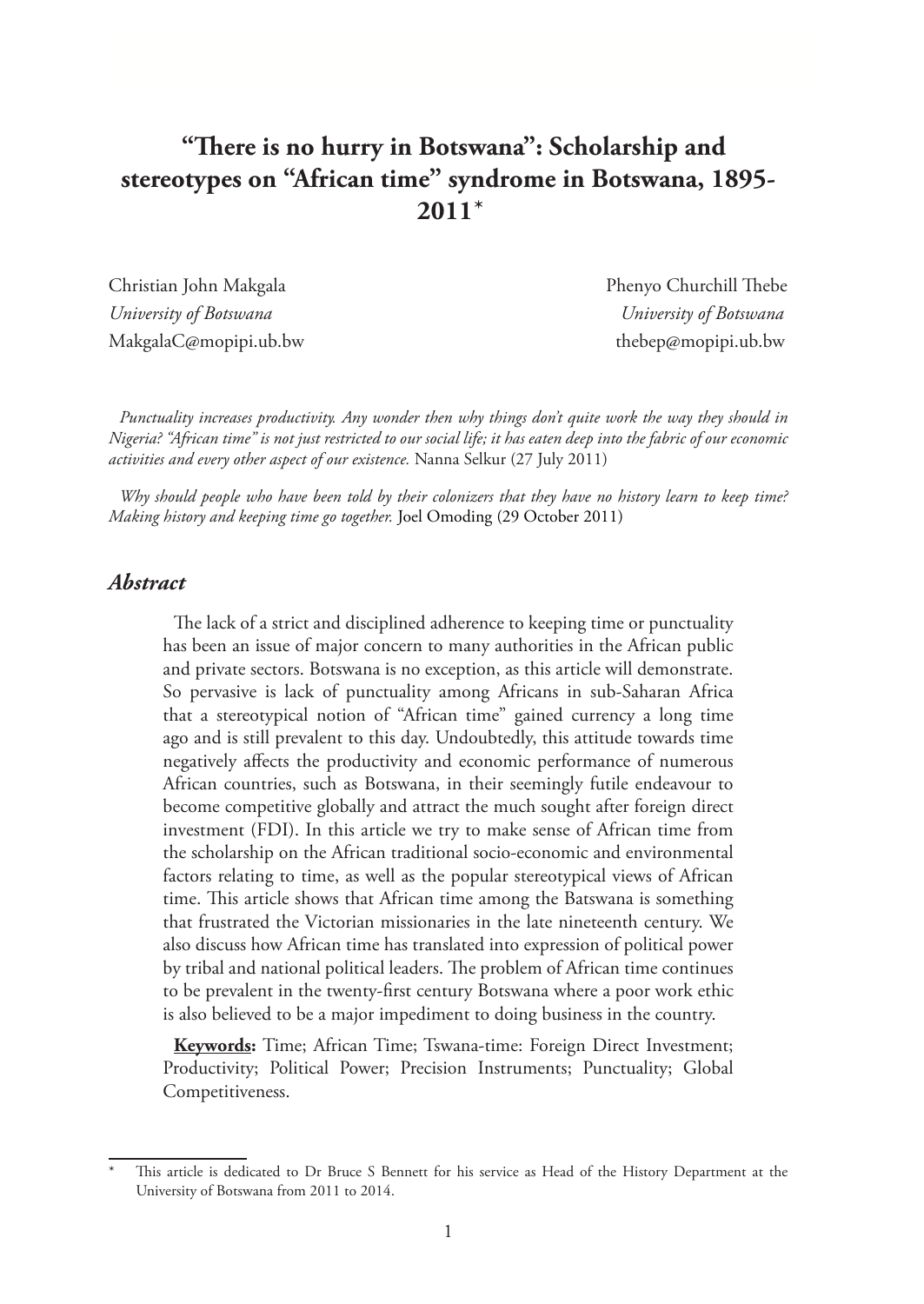#### **Introduction**

The debate on the question of African time and its impact on the national economies of African countries is dominated by apologists of the African time phenomenon on the one hand, and on the other, by Africans and non-Africans who rubbish the practice as suicidal in the competitive global economy. Whereas some of the supporters of African time provide philosophical explanations that take into account African culture and traditional religion, a significant number seem to be responding out of pride and even egotism.

However, the article does not necessarily provide the answer to the question of the pervasiveness of the African time syndrome among sophisticated, urbanised, westernised and Christianised Africans, whether on the continent or in the Diaspora. This is a subject of further inquiry. The article attempts to make sense of the debate that so far seems to be mostly confined to the internet bloggers and without a thorough academic grounding, particularly one that takes history, heritage and globalization into account. However, as shown below there is appreciable scholarship on the phenomenon of 'Time' from as far back as the pre-colonial period among Africans. This differs from the stereotypes of African time which we are concerned with here.

The historical aspect assesses African time in relation to similar phenomenon in the development of industrial and capitalist European nations. There is a section on the concerns raised by Victorian missionaries and colonial government officials against African time or "Tswana-time" from the late nineteenth century Botswana right up to the time of the country's independence in 1966. The discussion is then broadened to focus on stereotype of African time and its social and economic impact in Africa and the diaspora. This is followed by a section demonstrating that while the discourse of African time and general inefficiency in the public service became endemic in Botswana since the early 1980s, the early years of independence were different.

The African time syndrome has been quite common in Botswana despite the fact that the country has been hailed as an "African success story" and "African Miracle" in terms of economic development since independence from British colonial rule in 1966.2 The syndrome of African time is closely linked to the

<sup>2</sup> I Samatar, *African miracle*: *State and class leadership and colonial legacy in Botswana development* (Portsmouth, New Hampshire, 1999); JC Leith, *Why Botswana prospered?* (Montreal, McGill-Queens University Press, 2005); D Acemoglu, S Johnson and JA Robinson, "An African success story: Botswana", CEPR Discussion Article 3219 (available at http://articles.ssrn.com/sol3/articles.cfm?abstract\_id=304100, as accessed on 10 February 2011).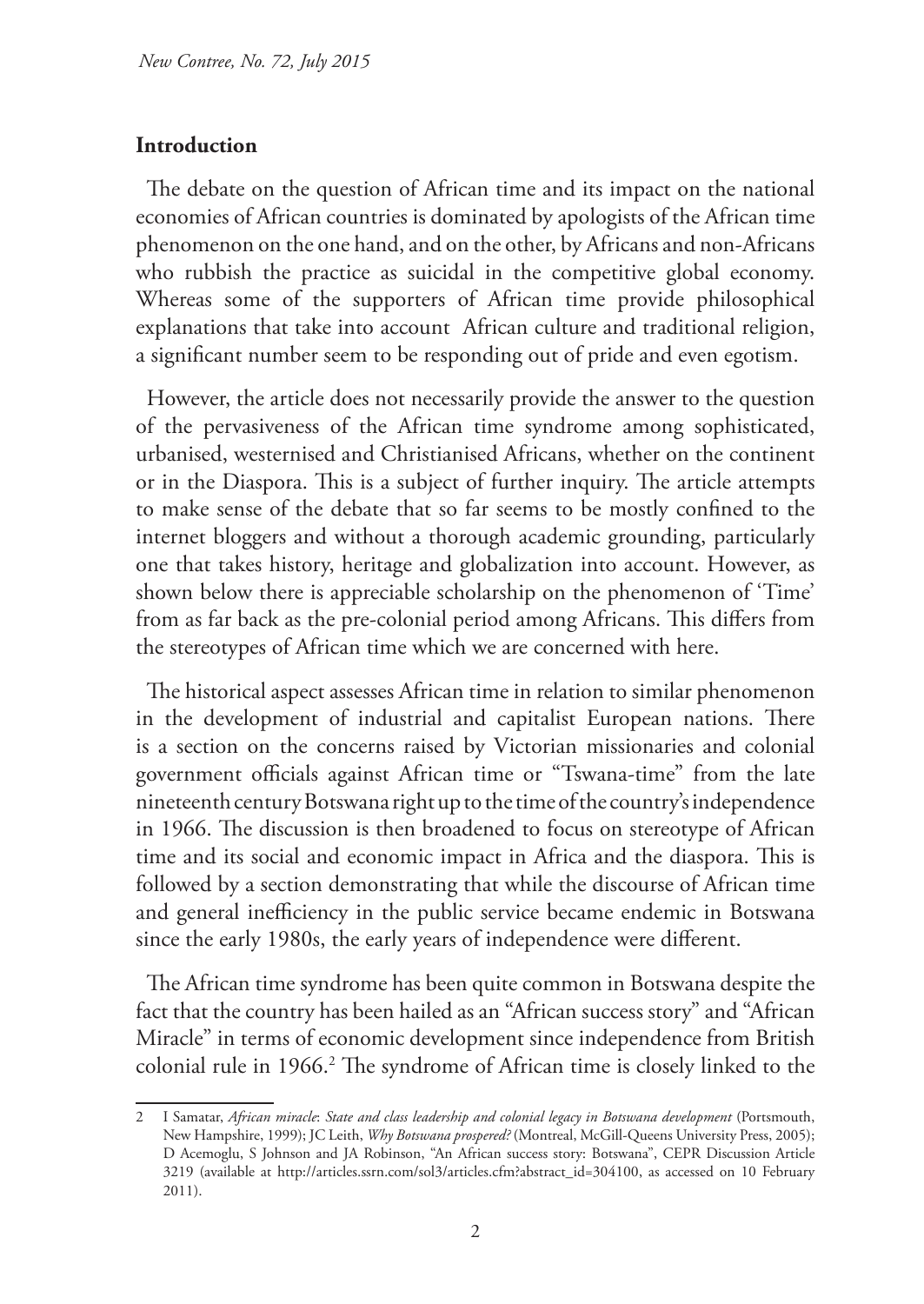prevalent poor work ethic which is believed to be holding the country back in terms of doing business.<sup>3</sup>

## **Scholars on time and African concept of time**

As indicated above there is established corpus of literature on the subject or concept of time among Africans. In terms of historical study Joseph Adjaye's collection of essays entitled *Time in the Black Experience* appears to be one of the leading contributions in the field.<sup>4</sup> It is a collection of some 10 essays by experts from various disciplines. The essays focus on some societies in southern $^5$ , east, $^6$  west, $^7$  and central Africa $^8$  as well as the Diaspora. $^9$  Adajaye provides a helpful review of the literature on the subject, so much that we feel there is no need for us to repeat it here. This includes the pioneering effort of Kenyan, Reverend John Mbiti in the form of his 1969 book *African Religions and Philosophy*. 10 However, Mbiti briefly discusses the theme of time in the context of traditional religion among Africans because he sees their lives as revolving around cosmology whether it is a matter of birth, marriage, death, and even agricultural production. This is not dissimilar to Professor James Amanze's study of African traditional religions and culture in Botswana.<sup>11</sup>

<sup>3</sup> CJ Makgala, "The discourses of poor work ethic in Botswana, 1930-2010", *Journal of Southern African Studies*, 39(1), 2013, pp. 45-57. We acknowledge that using the quantitative approach may have bolstered our study in assessing how African time negatively impacted on the Botswana's economy over the years. Unfortunately, we could not get the data because it seems no such a study has been undertaken. Perhaps, it can be considered for future work.

<sup>4</sup> JK Adjaye (ed.), *Time in black experience* (Westport, CT, London, Greenwood Press, 1994).

<sup>5</sup> K Atkins, "'Kaffir Time': Preindustrial temporal concepts of labor discipline in nineteenth-century Natal", JK Adjaye (ed.), *Time in black experience...,* pp. 121-140*.*

<sup>6</sup> A Mazrui and L Mphande, "Time and labor in colonial Africa: The case of Kenya and Malawi", JK Adjaye (ed.), *Time in black experience...,* pp. 97-120.

<sup>7</sup> JK Adjaye, "Time, identity, and historical consciousness in Akan", JK Adjaye (ed.), *Time in black experience..,*  pp. 55-78; K Koné, "Time and culture among the Bamana/Mandinka and Dogon of Mali", JK Adjaye (ed.), *Time in black experience...,* pp. 79-96.

<sup>8</sup> KK Bunseki Fu-Kiau, "Ntangu-Tandu-Kolo: The Bantu-Kongo concept of time", JK Adjaye (ed.), *Time in black experience...,* pp. 17-34.

<sup>9</sup> KM Bilby, "Time and history among a marooned people: The Aluku", JK Adjaye (ed.), *Time in black experience...,*  pp.141-160; JK Adjaye, "Jamaican Maroons: Time and historical identity", JK Adjaye (ed.), *Time in black experience...,* pp. 161-182; M Sobel, "Early American attitudes towards time and work", JK Adjaye (ed.), *Time in black experience...,* pp. 183-198; JE Holloway, "Time in the African diaspora: The Gullah experience", JK Adjaye (ed.), *Time in black experience...,* pp. 199-212.

<sup>10</sup> JS Mbiti, *African religions and philosophy* (Oxford, Heinemann, 1969), p. 16.

<sup>11</sup> JN Amanze, *African traditional religions and culture in Botswana* (Gaborone, Pula Press, 2002). Other helpful sources are I Schapera, *A handbook of Tswana law and custom* (Oxford, Oxford University Press, 1938); I Schapera, *Married life in an African tribe* (London, Faber and Faber, 1940); I Schapera, *Migrant labour and tribal life* (Oxford, Oxford University Press, 1947); G Sitiloane, *The image of God among the Sotho-Tswana* (Rotterdam, AA Belkema, 1976).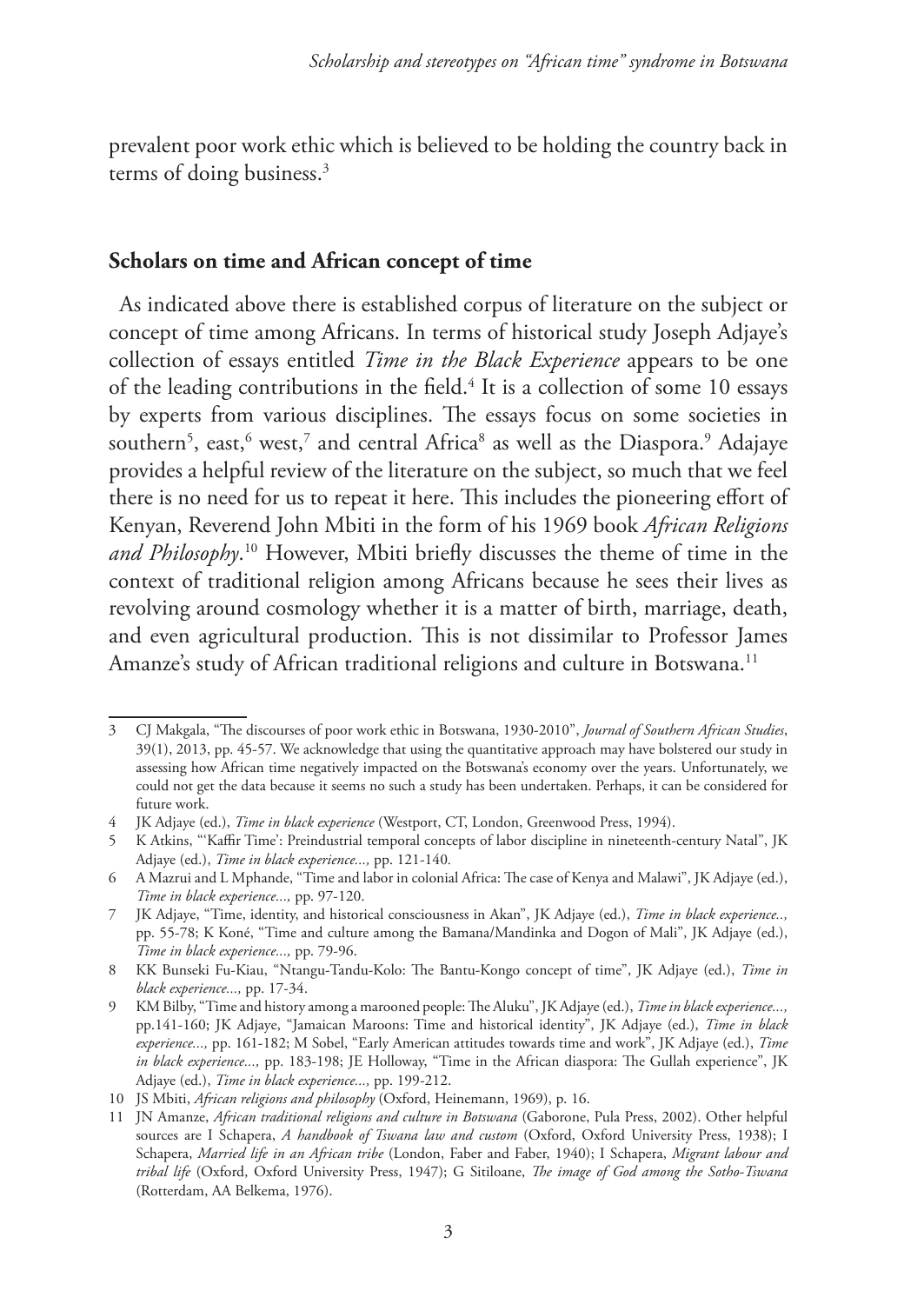According to Mbiti "The concept of time may help to explain beliefs, attitudes, practices and general way of life of African peoples not only in the traditional set up but also in the modern situation (whether of political, economic, educational or Church life)".12 Although Mbiti's contribution has its critics<sup>13</sup> it is also influential in some of the contributions in Adjaye's compilation.

Adjaye is of the view that, "During the colonial period (about 1885-1960), uncritical and distorted observations by missionaries, travellers, and colonial administrators reinforced the Western vision of Africans as inferior people, and pseudo-justification for the inferiority of black and darker [people] was found in the Hamitic myth".14 We are told that these views influenced Europeans' views on the Africans' "unimpressive" response to mechanical time and dismissal of Africans as having had no history worthy of documentation. Adjaye support this by citing the English historian Hugh Trevor-Roper's infamous 1963 statement in which he referred to African past as nothing more than the "unrewarding gyrations of barbarous tribes in picturesque but irrelevant corners of the globe".15 Nonetheless, Adjaye also notes some pioneering colonial period anthropologists such as Edward Evans-Pritchard's 1939 path-breaking study entitled "Nuer Time Reckoning" which focuses on the Nuer people of southern Sudan. According to Adjaye, "above all, he [Evans-Pritchard] demonstrates that time in Africa and other pre-capitalist societies –and, for that matter, everywhere – is a product of culture and the environment rather than intellectual capacity".16

Mbiti also provides ways through which time is reckoned among the African communities. His assessment is not different to that obtaining among the Batswana, as we demonstrate in a later section. Mbiti says that when it comes to time reckoning and chronology:<sup>17</sup>

Instead of numerical calendars, there are what one would call phenomenon calendars, in which the events or phenomena which constitute time are reckoned or considered in their relation with one another and as they take

<sup>12</sup> J Mbiti, *African religions and philosophy*..., p. 16.

<sup>13</sup> AS Moreau, "A critique of John Mbiti's understanding of the African concept of time" (available at http:// biblicalstudies.org.uk/pdf/ajet/05-2\_036.pdf, as accessed on 10 August 2015); SF Babalola and OA Alokan, "African concept of time, a socio-cultural reality in the process of change", *Journal of Education and Practice*, 4(7), 2013, pp. 143-147; E Beyaraza, *The African concept of time: A critical study of various theories* (Kampala, Makerere University Press, 2000).

<sup>14</sup> JK Adjaye (ed.), *Time in black experience*..., p. 2.

<sup>15</sup> H Trevor-Roper's Broadcast lecture reprinted from *The Listener,* London, 28 November 1963, p. 871.

<sup>16</sup> JK Adjaye (ed.), *Time in black experience...*, p. 4.

<sup>17</sup> J Mbiti, *African religions and philosophy...,* p. 19.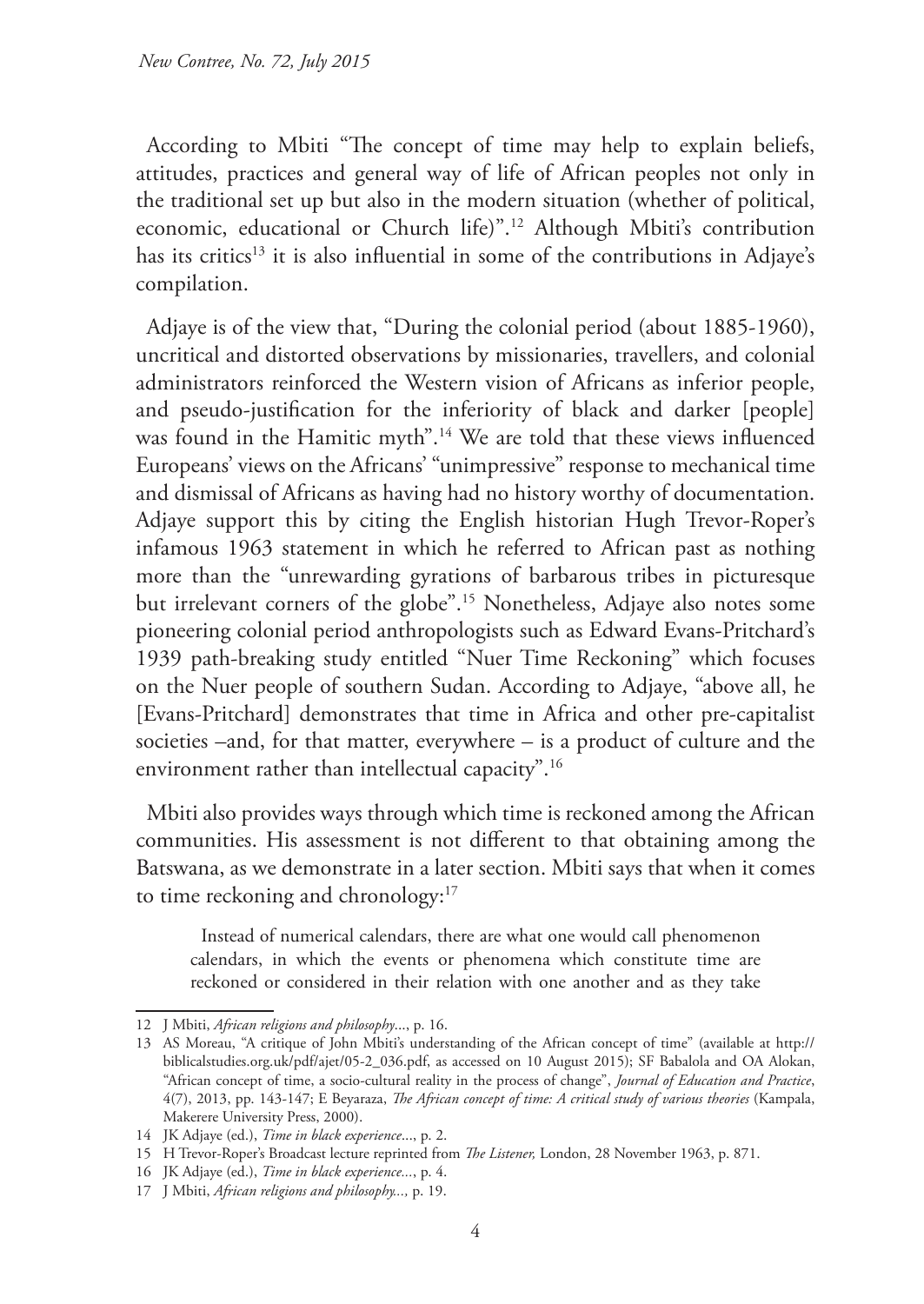place, i.e. as they constitute time. For example, an expectant mother counts the lunar months of her pregnancy; a traveller counts the number of days it takes him to walk (in former years) from one part of the country to another. The day, the month, the year, one's life time or human history, are all divided up or reckoned according to their specific events, for it is these that make them meaningful.

For example, the rising of the sun is an event which is recognized by the whole community. It does not matter, therefore, whether the sun rises at 5 a.m. or 7 a.m., so long as it rises. When a person says that he will meet another at sunrise, it does not matter whether the meeting place takes [sic] at 5 a.m. or 7 a.m., so long as it is during the general period of sunrise. Likewise, it does not matter whether people go to bed at 9 a.m. or 12 midnight; the important thing is the event of going to bed, and it is immaterial whether in one night this takes place at 10 p.m., while in another it is at midnight. For the people concerned, time is meaningful at the point of the event and not at the mathematical moment.

Mbiti furthermore observes that: "In western or technological society, time is a commodity which must be utilized, sold and bought; but in traditional African life, time has to be created or produced. Man is not slave of time; instead, he 'makes' as much time as he wants". He also cautions against what he views as the ignorance of European and American visitors in African societies who usually complain about Africans always being late for appointments or work, or for sitting down idle. Denbow and Thebe observe that Batswana are informal about time.18 For example, people can be fashionably late for a wedding by coming an hour or more late. However, as this article shows, this attitude has had negative and unwanted impact on productivity in many African economies.

Keletso Atkins, in her fascinating study on the cultural origins of an African work ethic in the British colony of Natal (South Africa) in the second half of the nineteenth century, demonstrates how the Zulu's idea of month-end through observing the moon was roughly at variance with the European commercial and capitalist observance of the calendar for month-end. "The moon is dead! Give us our money!" the Zulus would say to their European employers.19 The use of the lunar reckonings by the Zulu was condescendingly referred to as "Kafir month" as well as "Kafir time" by Europeans.<sup>20</sup>

<sup>18</sup> J Denbow and PC Thebe, *Culture and customs of Botswana* (Westport, CT, London, Greenwood Press), pp. 174-179.

<sup>19</sup> KE Atakins, *The moon is dead! Give us our money! The cultural origins of an African work ethic, Natal, South Africa, 1843-1900* (Portsmouth, NH and London, Heinemann and James Currey, 1993).

<sup>20</sup> KE Atkins, *The moon is dead!...*, p. 81.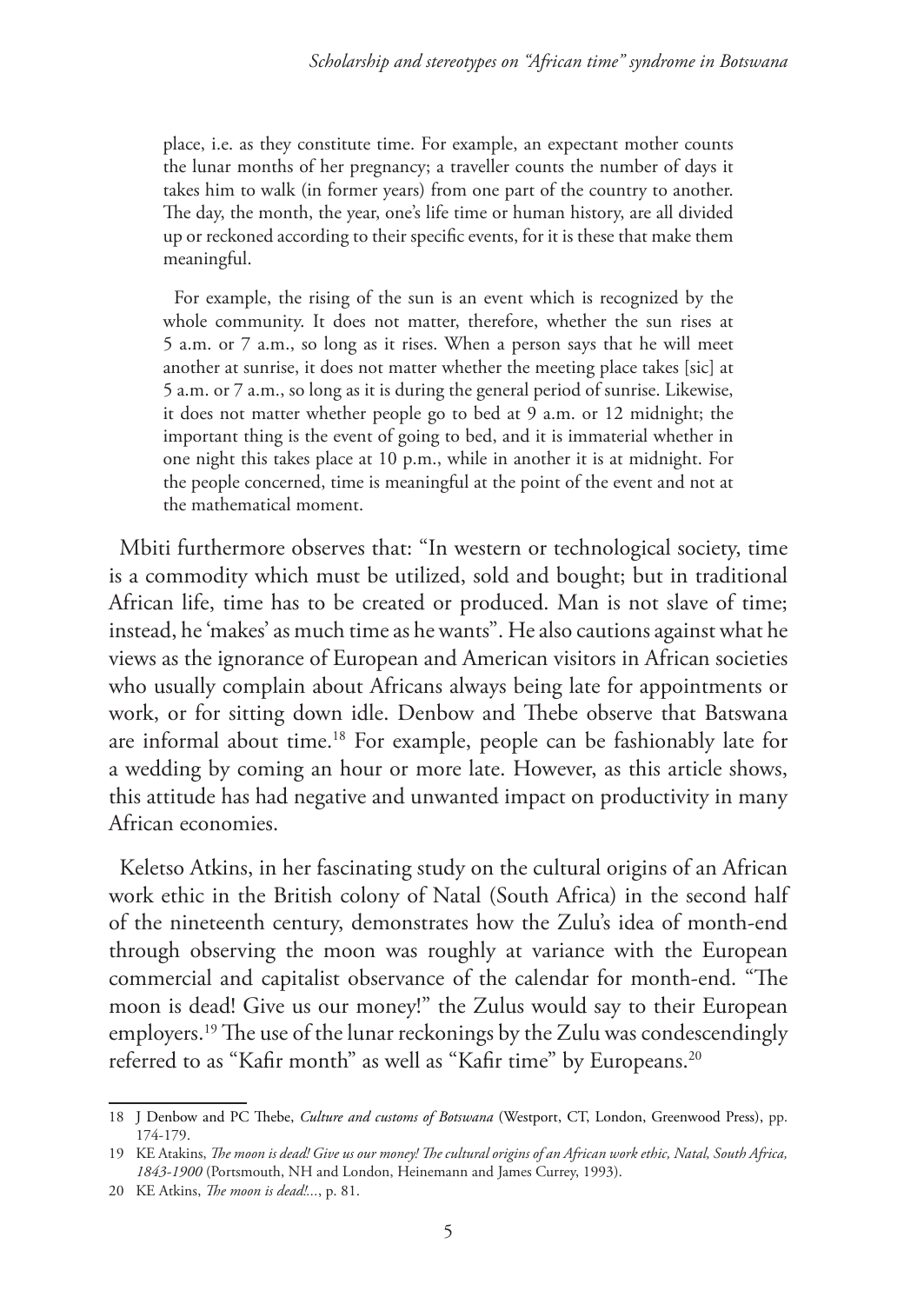According to Mbiti, the basic, African notion of time is central to what "underlies and influences the life and attitudes of African people in the villages and, to a great extent, those who work or live in the cities as well".<sup>21</sup> Perhaps, one may add that many of these Africans in the cities or urban areas of countries such as Kenya and Botswana, among many others, were expected to retire and go back to their villages of origin or to be buried there if they died in the urban areas. While Mbiti was writing in the late 1960s, when many or most Africans in the cities or urban areas had strong rural backgrounds and ties with their traditional religious beliefs, the same cannot be said about Christianised and westernised Africans in the cities in the new millennium. Starting around the late 1980s and early 1990s, a significant number of urban dwellers in Africa no longer have intentions of retiring to their villages or to be buried there when they die. They choose to remain in the urban areas where they can also be buried following death.<sup>22</sup> Some of these people have significant investments in the urban areas and their connections with their rural roots have weakened considerably over the years. The British journalist Michela Wrong notes the case of John Githongo in Kenya:<sup>23</sup>

In the process of opening up to the world, certain cultural baggage had to be jettisoned. In Kikuyu tradition, circumcision looms large. The Githongo boys certainly went under the knife, but for them a rite once staged on the banks of a river, with only cold water to numb the pain, was performed in hospital. Ask John and his contemporaries about traditional Kikuyu concepts such as wiathi – becoming master of one's destiny – and like many urban Kikuyu their age, they will hesitate, shrug and look awkward. They prefer a Robert Ludlum thriller to the latest academic work on Mau Mau, and while they might visit 'shags' – slang for upcountry 'shamba' – at intervals and hold their grandparents in tender affection, that doesn't mean they know a great deal about their roots.

She further notes that "A sociologist might look at the Githongo family and note a series of dislocations, physical and ideological, each serving to weaken the link between modern family and upcountry *shamba*". The point we are trying to make here is that, while urban Africans have largely severed ties with their traditional religious and cultural practices which have a bearing on their attitude to time as explained by Mbiti above, these urbanites still largely conform to the syndrome of African time in official government, private

<sup>21</sup> J Mbiti, *African religions and philosophy...*, pp. 19-20.

<sup>22</sup> For a discussion of this point on Kenya see M Wrong, *It's our turn to eat: The story of a Kenyan whistle blower* (London, Fourth Estate, 2009), pp. 146-147; and on Botswana see D Magang, *The magic of perseverance: The autobiography of David Magang* (Cape Town, Centre for Advanced Studies of African Societies, 2008), p. 366.

<sup>23</sup> M Wrong, *It's our turn to eat*..., p. 130.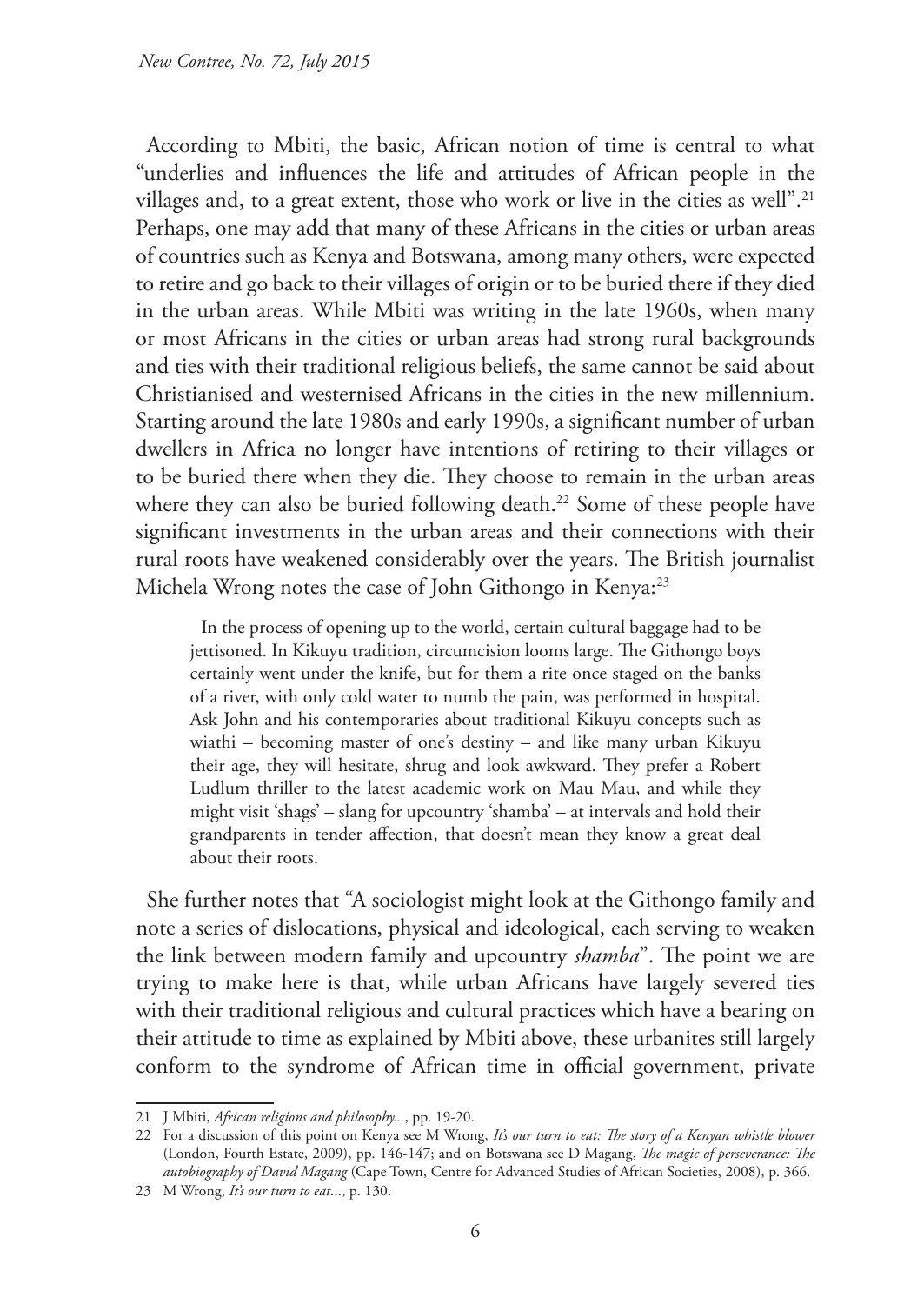business and personal interactions. Can lack of adherence to punctuality on the part of the new generation in the city with little or no regard for their traditional religion and culture, be attributed to their traditional religion nonetheless? It should be pointed out that some of these young people such as university students come from entrepreneurial backgrounds and also have entrepreneurial ambitions, and are well aware of the western and capitalist dictum, "Time is money".

By contrast, it has been observed that Africans working in Europe and North America are punctual for work even if it means having to travel or drive in uncomfortable snowy conditions. Perhaps, the answer lies in the maxim "when in Rome do as the Romans do", or else one could get sacked from his or her employment. However, such workers or professionals upon return to Africa do what most Africans do. According to Agyenim Boaten, a Ghanaian living in the United States, "Africans in the diaspora learn to keep time. We show up at work or appointments on time, because there is a price to pay for tardiness. Africans have a saying, 'Africans do not wait for time, rather, time waits for Africans'. Time is money, and we are paying a heavy price for our tardiness".24 The Zimbabwean Professor CJM Zvobgo (a Sabbaticant in the History Department at the University of Botswana in the 1990s) 'was of the view that, even when Africans have lived abroad and learned and practised the ways of the Westerners, when they return home, even as they are coming down the aeroplane, their Africanness descends on them like a swarm of bees. Whereas, when they were abroad, they used to assist the wife/partner in doing domestic chores, such as cooking, washing dishes, and changing the baby's nappies, they react with umbrage to the wife/partner asking them to do any of the above. "What will my people think of me? That you gave me *korobela* and I succumbed to the extent of doing women's work?"25

Interestingly, the Englishman and historian Neil Parsons (former Professor of History at the University of Botswana), making reference to EP Thompson's influential piece "Time, Work Discipline, and Industrial Capitalism", <sup>26</sup> observes that even in Europe during the Industrial Revolution punctuality and discipline were a serious challenge for a very long time:<sup>27</sup>

<sup>24</sup> BBC News, "Can Africa keep time?" (available at http://news.bbc.co.uk/2/hi/africa/3211923.stm, as accessed on 11 November 2011).

<sup>25</sup> Email: A Pongweni (University of Botswana/CJ Makgala and PC Thebe (Researchers), 2 December 2011.

<sup>26</sup> EP Thompson, "Time, work discipline, and industrial capitalism", *Past and Present*, 38, pp. 56-97.

<sup>27</sup> Email: N Parsons (London/CJ Makgala and PC Thebe (Researchers), 9 May 2012. For a thorough treatment of the subject see D Harvey, *The condition of postmodernity* (Oxford, Basil Blackwell, 1989), pp. 230-231; EP Thompson, "Time, work discipline...", *Past and Present*, 38.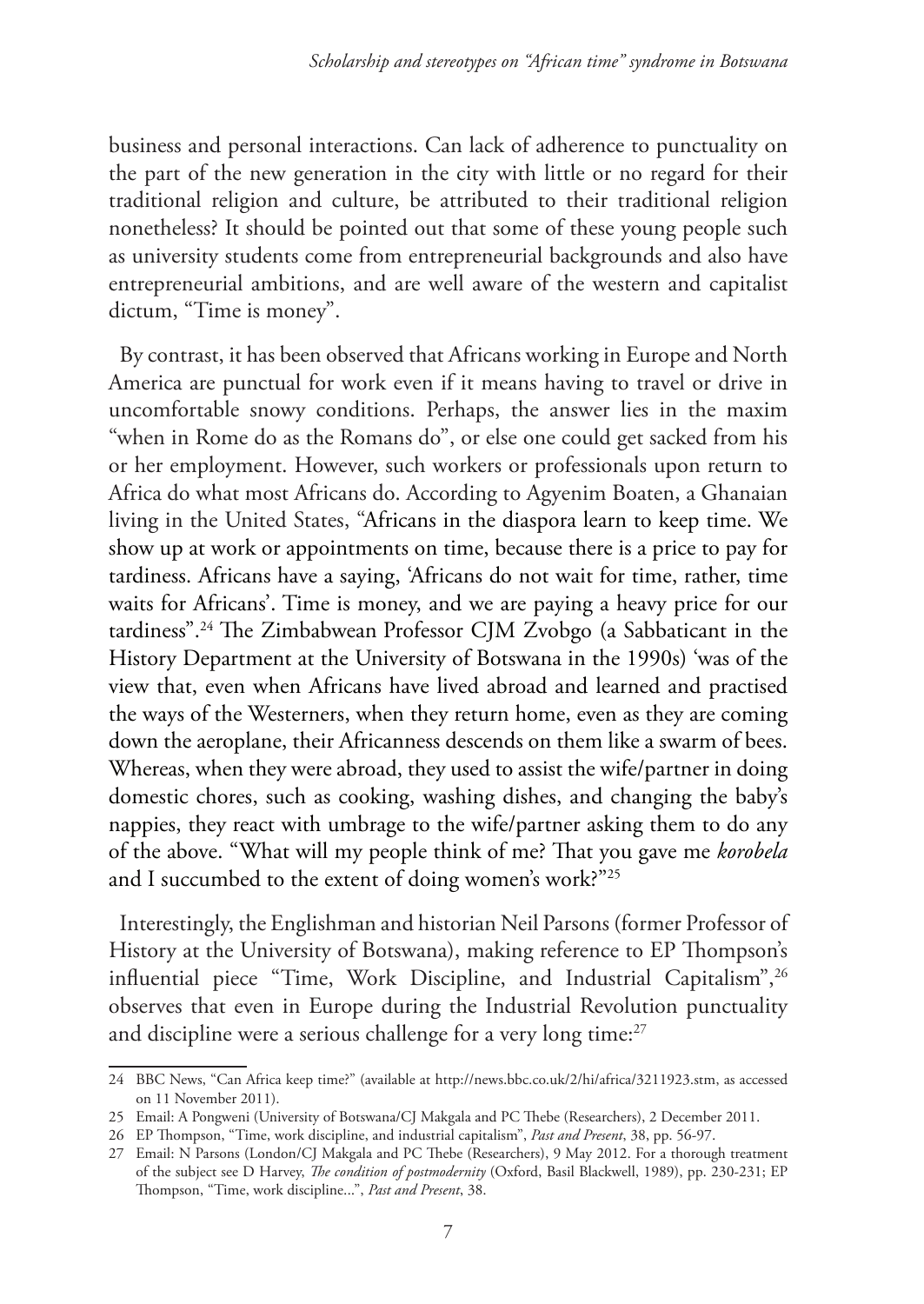The new industrial-capitalism not only emerged technologically with more and more complex clockwork (at Greenwich Observatory etc) from the  $17<sup>th</sup>$ century onwards but also struggled in the early  $19<sup>th</sup>$  century to impose notions of workplace discipline and time-keeping on factory workers (with hooters, bells, and particularly through the organization of old sports into new games governed by the clock and the whistle – which is why virtually every modern sport was invented or really reinvented in England in the 19<sup>th</sup> century), and how time was standardized and made precise first within England by the needs of the railways (telegraphs transmitting time checks along the railway lines to stations and railway timetables based on London time; previously every town had midday time when the sun was directly overhead, so Oxford midday and time was a few minutes later than London) and then within the world by undersea electronic telegraphs transmitting Greenwich Observatory time with exact hour time-zones on either side.

Another historian Bruce Bennett, who comes from New Zealand and has spent about 20 years teaching at the University of Botswana, emphasises Parsons' point by arguing that as far as the notion of African Time is concerned:28

What people are noticing [regarding African time] is the result of an agrarian lifestyle in the very near past, and that similar patterns can be observed among Europeans before industrialization. I.e. Europeans found it hard to adapt to factory time when they had been used to time based on nature (in farming) or on events (e.g. the apprentice starts work when the master has finished breakfast and goes into the workshop). My point on religious time (...preindustrial urbanization) was that Europeans had some cultural items which may have given some (even if limited) preparation for the transitions to industrial time. The conclusion of all this is, simply that it is not surprising or particularly 'African' for a society changing from agrarian to industrial life to experience time issues.

It is further observed that sociologists and anthropologists have often studied and conceptualised social attitudes toward time.<sup>29</sup> Following Emile Durkheim, time has often been taken as a social construct rather than a natural condition as Jack Goody illustrates: "Although all societies have some system of time reckoning, some idea of sequence and duration, the mode of reckoning clearly varies with the economy, ecology, and technical equipment; with the

<sup>28</sup> Email: B Bennett (University of Botswana/CJ Makgala and PC Thebe (Researchers), 14 March 2012.

<sup>29</sup> B Adam, *Time in social theory* (Philadelphia, Temple University Press, 1990); ND Munn, "The cultural anthropology of time: A critical essay", *Annual Review of Anthropology*, 21 (1992), pp. 931-923; DO Hughes and TR Trautmann (eds.), *Time: Histories and ethnologies* (Ann Arbor, Michigan, University of Michigan Press, 1995).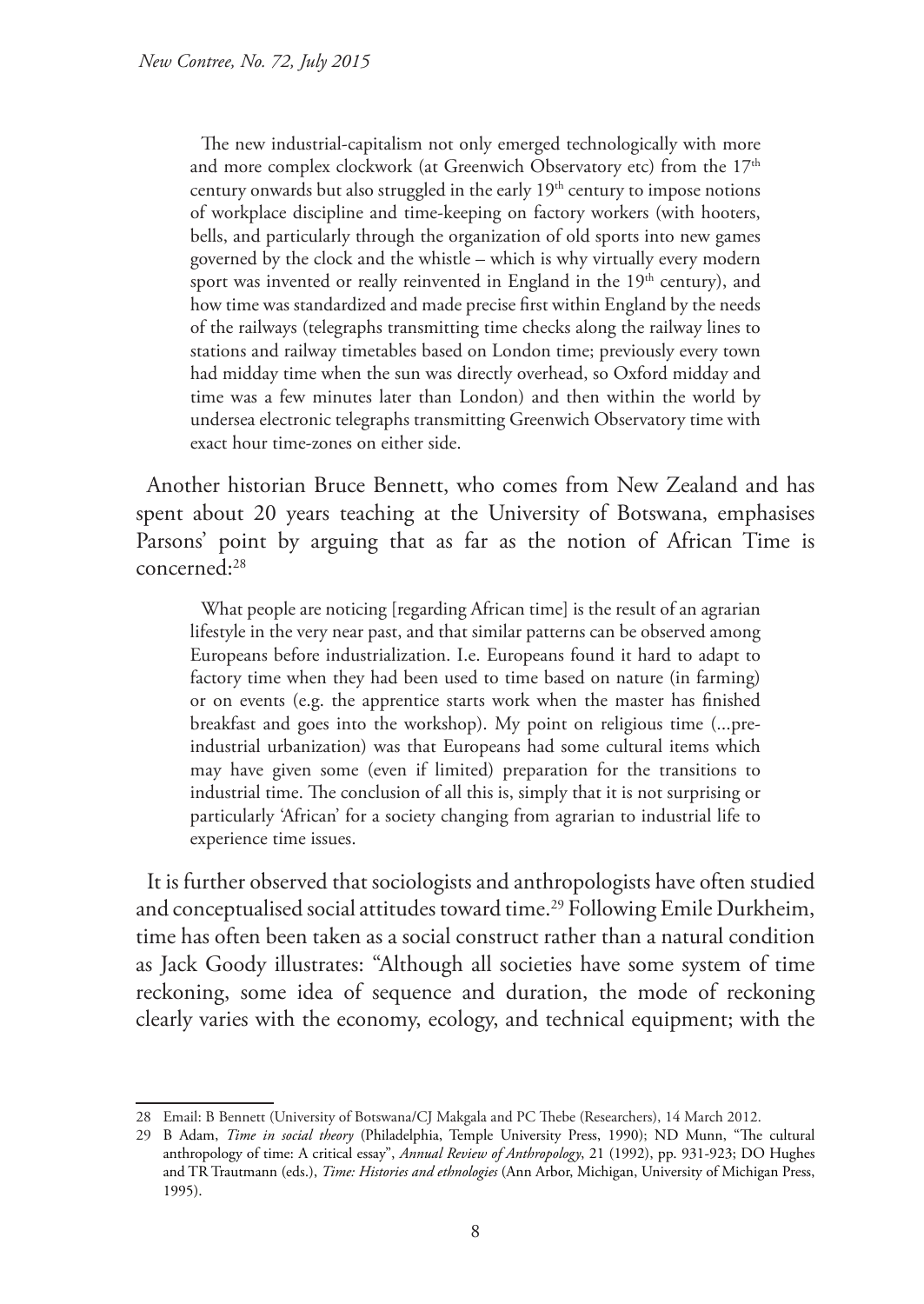ritual system; and with the political organization".30 According to Goody, the main elements of time occur in all human societies, but with different emphasis, sequence and duration, cyclical and linear patterns, and systems of time reckoning.<sup>31</sup> Georges Gurvitch in a famous study about different social times and time scales, identifies eight types of social time:<sup>32</sup>

- Enduring Time: time of slowed down long duration;
- Deceptive Time;
- Erratic Time: time of irregular pulsation between the appearance and disappearance of rhythms;
- Cyclical Time;
- Retarded Time;
- Alternating Time: time alternating between delay and advance;
- Time in advance of itself or time pushing forward;
- Explosive Time.

Gurvitch correctly indicates that "ecological time" is a form of social time which corresponds to the external environment. Maurice Bloch argues, however, that while "ritual time" is ideologically motivated and indeed socially constructed it is "mundane time" based on cognitive universals and the observation of natural processes, thus not depending on social contexts.<sup>33</sup> His publication caused some controversy among anthropologists and sociologists who partly rejected his data and argument.<sup>34</sup>

Johannes Fabian brings the idea of trivializing time and the past into focus. He mentions that "coevalness is anthropologist's problem with Time".<sup>35</sup> The whole theme is concerned with critically assessing the concept of time by anthropologists and archaeologists (and possible manipulation). He further argues that in writing about the "other" some anthropologists have created cultural constructions of time which "freezes" certain societies as "anthropological relics", "primitive", "savage", and so forth.

<sup>30</sup> J Goody, "Time: Social organization", *International encyclopaedia of social sciences,* 16, 1991, p. 31; Also see C Holtorf, "Time perceptions" (available at https://tspace.library.utoronto.ca/citd/holtorf/6.10.html, as accessed on 23 December 2011).

<sup>31</sup> J Goody, "Time: Social organization", *International encyclopaedia of social sciences,* 16, 1991, p. 31.

<sup>32</sup> G Gurvitch, *The spectrum of social time* (Dordrecht, Reidel, 1964), pp. 31-33.

<sup>33</sup> M Bloch, "The past and the present in the present", *Man*, 12, 1977, pp. 278-292; A Gell, *The anthropology of*  time: Cultural construction of temporal maps and images, 9 (Oxford and Providence, Berg, 1992).

<sup>34</sup> LEA Howe, "The social determination of knowledge: Maurice Bloch and Balinese Time", *Man,* 16, 1981, pp. 220-234.

<sup>35</sup> J Fabian, *Time and the other: How anthropology makes its object* (New York, Columbia University Press, 1983).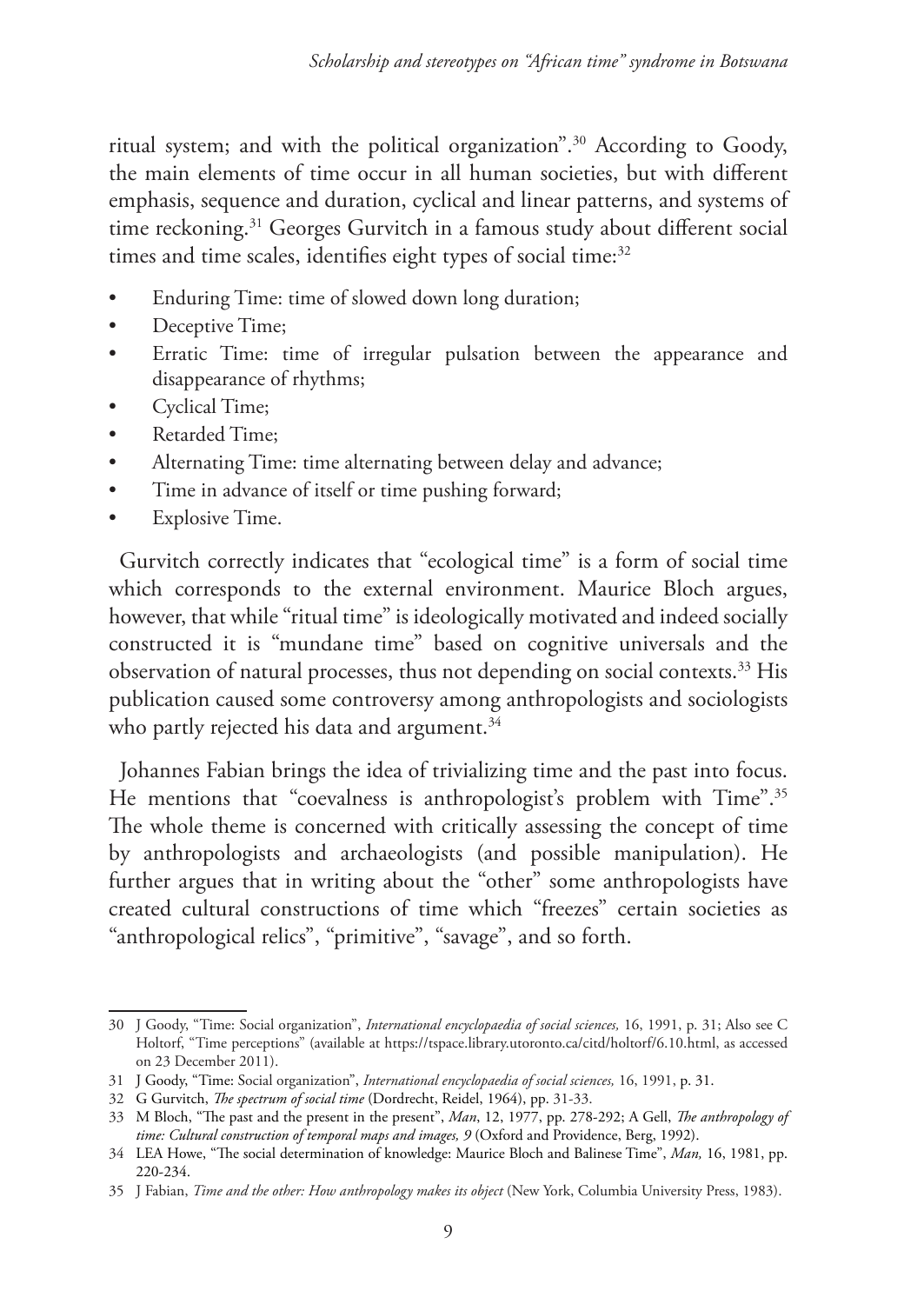This structuralism has created stereotypes of looking at history of Sanspeaking peoples and other African communities in sub-Saharan Africa. As Mbiti tries to demonstrate, the African concept of time is part of a larger social relations and it is not simple. It has not developed in a linear way out of a single factor but we should consider alternatives in which human society has changed over time. It is argued that the structuralisms' problem of using "our" time to address "their" time is problematic and not simple.

## **Concerns about "Tswana-time" in colonial Botswana, 1895-1966**

According to John and Jean Comaroff, "In 1818 the directors of the London Missionary Society (LMS) sent a mechanical clock to grace the church at its first mission among the Tswana in South Africa. No ordinary clock – its hours were struck by strutting British soldiers carved of wood – it became the measure of a historical process in the making. Clearly meant to proclaim the value of time in Christian, civilized communities, the contraption had an altogether unexpected impact. For the Africans insisted that the 'carved ones' were emissaries of a distant king who, with missionary connivance, would place them in a 'house of bondage'".36 In other words, the Batswana rejected the clock as they perceived it as an instrument for loss of their traditional way of life owing to European missionary activity among them. Indeed this would pave the way for capitalist and colonial exploitation and dispossession of the Batswana and other African groups.

African Time or "Chuana-time" ("Tswana-time") as European missionaries called it, has very deep roots in Botswana, as indicated below by missionaries Hepburn and Willoughby of the LMS, as they proselytized among the Bangwato of Khama III in the 1890s:<sup>37</sup>

Worshippers kept turning up late, Like Hepburn, Willoughby had to deal with what he referred to as 'Chuana-time', a phenomenon to which Willoughby would never fully reconcile. Hepburn's longing for a bell remained unfulfilled, whereas Willoughby's annoyance with the late comers produced better results. Khama presented him with a two and a half hundred weight bell intended to 'sound far', calling the faithful to worship – on time. A tower, paid for by

<sup>36</sup> J Comaroff and J Comaroff, *Of revelation and revolution, 1: Christianity, colonialism, and consciousness in South Africa* (Chicago, Chicago University Press, 1991), p. xi.

<sup>37</sup> J Rutherford, *Little giant of Bechuanaland: A biography of William Charles Willoughby missionary and scholar* (Gaborone, Botswana Society, Mmegi Publishing House and Botswana National Archives and Records Services, 2009), pp. 26-27.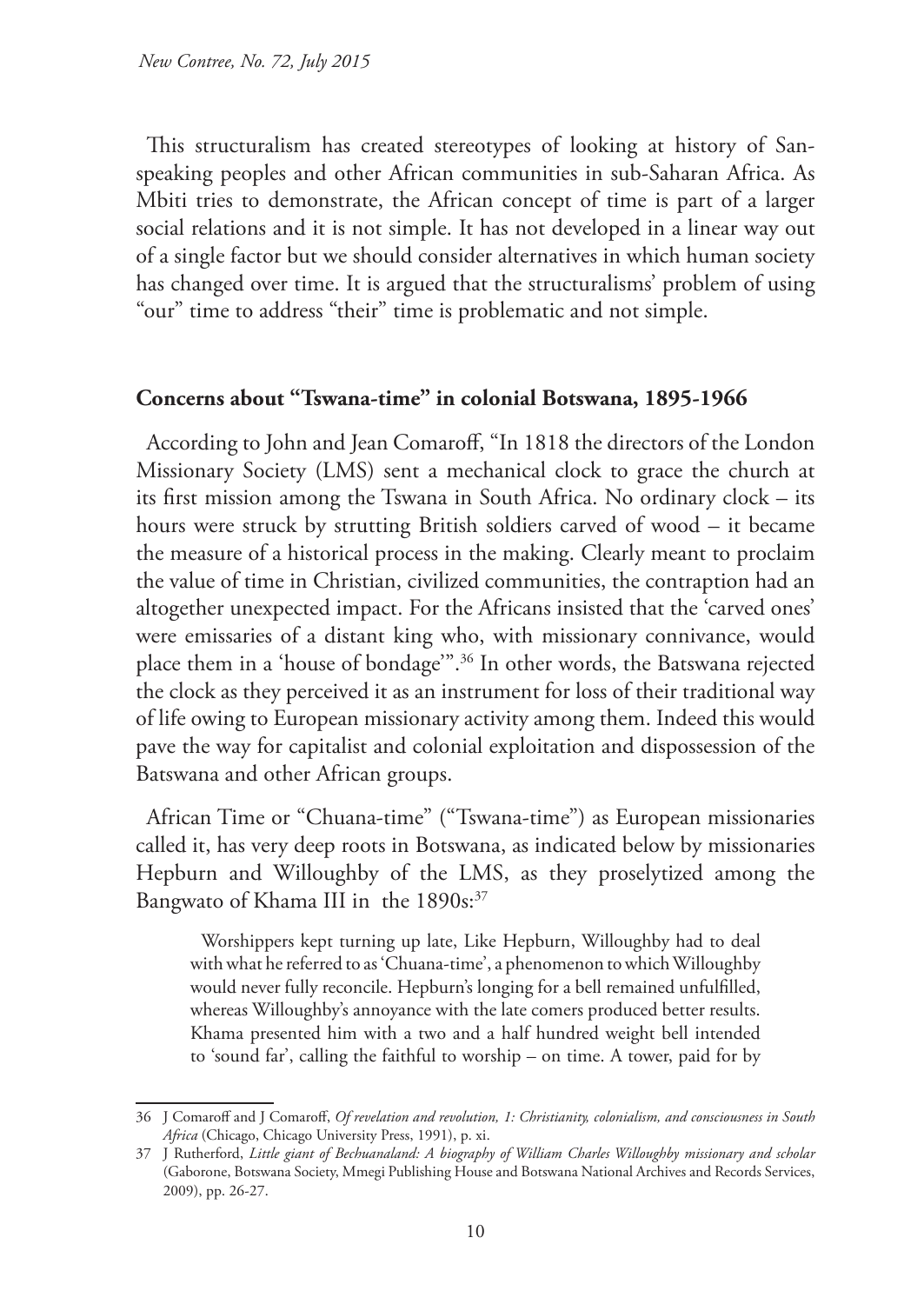Khama and some local Tswana and Europeans, was added to the Church, making it more 'ornamental'. A nice appearance, as Willoughby admits, was not the intention, but the bell in its new tower failed to overcome the problem. Phalapye houses were scattered over a wide area. Even before Hepburn left, Phalapye's population had reached 30 000 spread over twenty miles. Thus, the bell could only be heard across the town on wet days. Eventually, the bell was transferred to a small European church built near the populace. This proved more successful, but because it was so far from the Mission House, the deacons made responsible for ringing the bell were not always themselves free of the infection of 'Chuana-time'.

It is interesting to note that during the visit to Britain in 1895 by three Batswana Chiefs, Khama III, Sebele I of the Bakwena and Bathoen I (Bangwaketse), meant to campaign against their territory falling into the hands of the unscrupulous British South Africa Company which belonged to the imperialist Cecil Rhodes,<sup>38</sup> they had agreed to their people paying tax for financing the administration of the Protectorate. They did this on the condition that Europeans would not collect the tax because they were impatient owing to their lack of understanding of the Batswana's way of life and approach to time. The Chiefs stated that "We are willing to pay a tax. But if you send white men to collect these taxes from our people it will cause us pain. You can tell us how much we must collect from each man; and we will collect it from our sub-Chiefs and Headmen and from the little Chiefs of the smaller tribes which live in our country, who will collect it from their people and give it to us that we may give it to you. Our people will understand this. 'But there will be trouble with a white man because he is always in a hurry'".39 (emphasis added). As we show below later in the post-independence period an adage "There is no hurry in Botswana" would become popular.

The requirements by Western institutions, such as the church and school, regarding punctuality and organisation or diligence, were not catered for by the traditional mode of living among the Batswana. Table 1 below provides information on how Batswana observed and treated time as they understood it from their daily activities instead of relying on a precision instrument in the form of mechanical clocks and watches used by missionaries:

<sup>38</sup> N Parsons, *King Khama, Emperor Joe and the great white queen: Victorian Britain through African eyes* (Chicago, Chicago University Press); P Maylam, *Rhodes, the Tswana, and the British: Colonialism, collaboration, and conflict in the Bechuanaland Protectorate, 1885-1899* **(**Westport, Conn., Greenwood Press, 1980).

<sup>39</sup> A Pim, *Financial and economic position of the Bechuanaland Protectorate: Command 4368* (London, His Majesty Stationary Office, 1933), p. 37.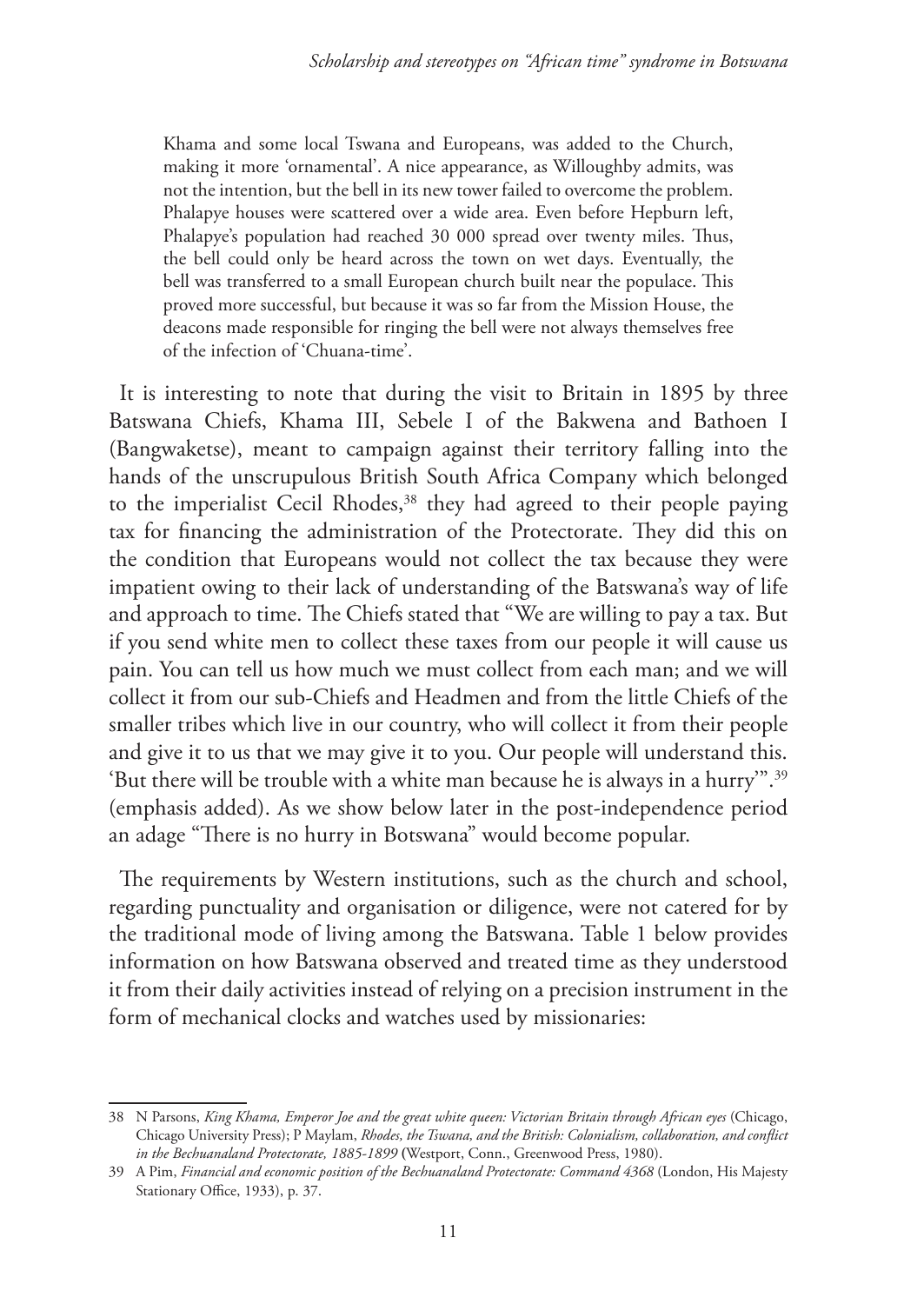| No.              | <b>Setswana Concepts</b>   | <b>English Translation</b>                           |
|------------------|----------------------------|------------------------------------------------------|
| $\mathbf{1}$     | Makuku a naka tsa kgomo    | Very early in the morning or before dawn             |
| 2                | Masa-a-sa                  | Dawn break                                           |
| 3                | Dikoko di fologa           | At dawn when chickens descend from the trees         |
| 4                | Dikgomo di bolola          | Morning time when cattle are released from the kraal |
| 5                | Mabolotso a dipudi         | Late morning when goats are released from the kraal  |
| 6                | Motshegare wa setlhoboloko | Mid-day                                              |
| $\overline{7}$   | Tadi e amusa               | Mid-day                                              |
| 8                | Tshokologo                 | Late afternoon                                       |
| $\boldsymbol{Q}$ | Maitsiboa                  | Evening                                              |
| 10               | Bosigogare                 | Midnight                                             |

**Table 1: Batswana's concept of time relating to daily activities (the list is not exhaustive and names differ from one tribal group to another)** 

The Batswana operated on the basis of the above notions of time and it served them well in their local environment and context. According to Rutherford, "It was all a far cry from the relatively carefree experience of the herdboy, whose clock was the sun, or the more leisurely round of home activities to which they were accustomed. In the ethos of African village life, or at 'the lands' or cattle-posts, such English boarding school requirements as adherence to timetables, rigid discipline, regular mealtimes, scrupulous attention to cleanliness, and similar practices, had little or no place. These new ways had to be mastered. It was a painful process and it is hardly surprising that there was some resistance".40 This was not different to the development in Europe during the industrialisation process as noted by Parsons and Bennett above. Even in work places of colonial Kenya and Malawi various forms of resistance were experienced.<sup>41</sup>

The way of life of the Batswana could not be compromised even when it came to church attendance. For instance, "no Motswana man would have gone to church leaving livestock in a kraal", observes Professor Bojosi Otlhogile.42 This point seems to buttress one made by anthropologists John and Jean Comaroff, who argue that "Although they were eminently effective in transforming local lives, the evangelists failed precisely where they most

<sup>40</sup> J Rutherford, *Little giant of Bechuanaland...*, p. 103. This resistance was experienced in work places of colonial Kenya and Malawi.

<sup>41</sup> A Mazrui and L Mphande, "Time and labor in colonial Africa", JK Adjaye (ed.), *Time in black experience...*, pp. 97-120.

<sup>42</sup> Email: B Otlhogile (University of Botswana/CJ Makgala and PC Thebe (Researchers), 15 November 2011.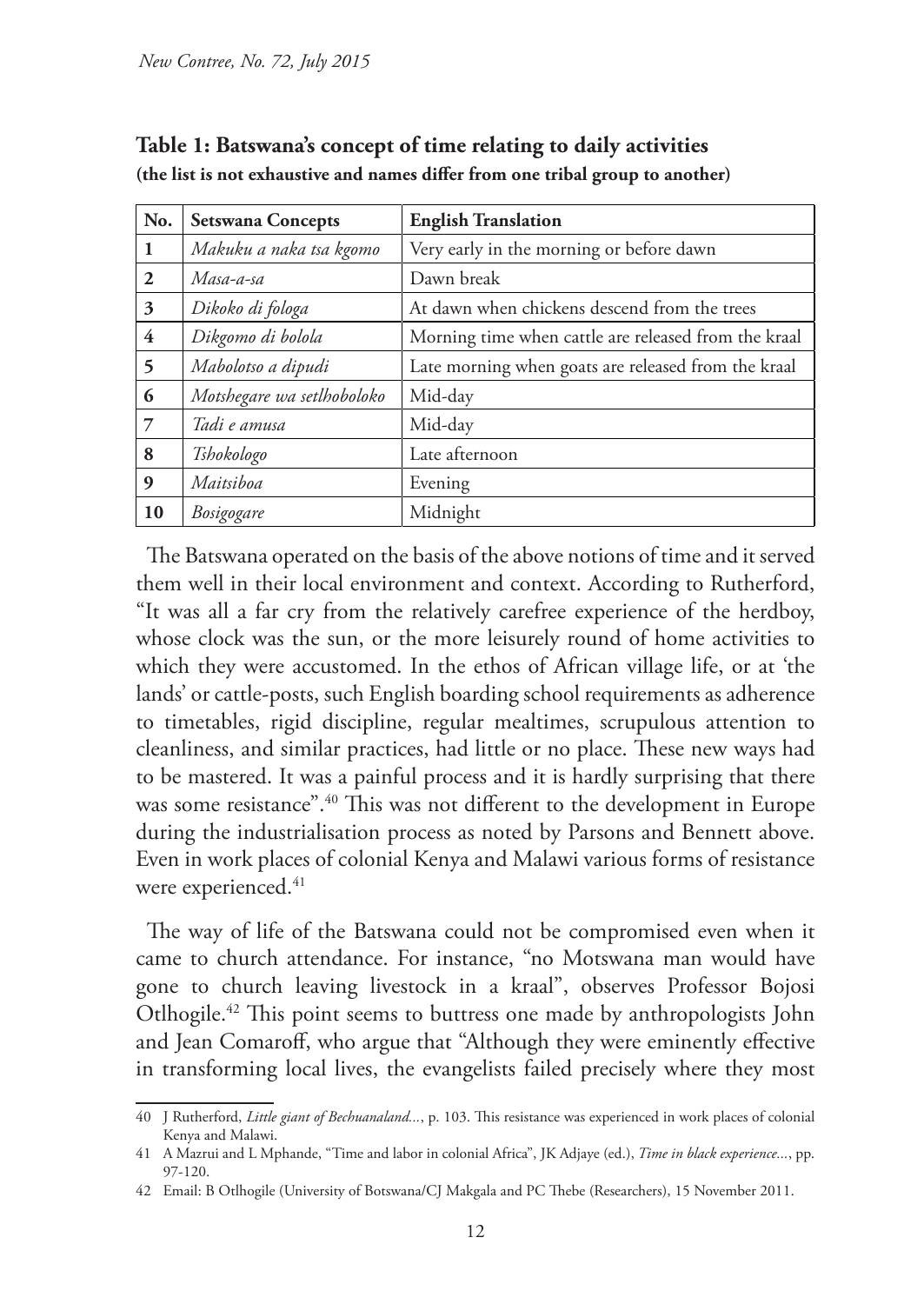hoped to succeed, namely, in implanting an orthodox Protestant peasantry on African soil".43

In 1946 the issue of lack of punctuality was raised quite strongly by Resident Commissioner Aubrey Forsyth-Thompson during a session of the African Advisory Council, with the Batswana Chiefs in attendance. Forsyth-Thompson lamented that government officials were particularly frustrated by the lack of a sense of time on the part of the Batswana, even educated ones. According to him, that was "what accounts for the shortness of temper in a man [European] whose tradition is based on co-ordinated effort and punctuality".44 This does not seem to have changed the Batswana's attitude towards time, which seems to have worsened later in the post-colony despite alarm clocks, wrist watches and, nowadays mobile phones being so common as we demonstrate below.

## **Political power and stereotypes of African time**

Here we widen the debate to cover other parts of Africa and the diaspora. Stereotypical views by both Africans and non-Africans largely tend to be complaints about what is viewed as indiscipline when it comes to punctuality. On African time Neil Parsons comments:<sup>45</sup>

I remember Radio Zambia's time-checks being completely arbitrary, banging a gong and saying it was 8... o'clock precisely when the newsreader was ready and not what a precise clock said.

But I have always divided peasant time in Africa from royal time. Peasant time is measured by looking at the sun and guessing time. (Societies that live primarily out of doors don't really need watches.) Royal time is to show power over and to humiliate the peasants. King Sobhuza [II of Swaziland] always arrived four or five hours later while we sat and broiled in the sun. Some politicians do the same just to make us feel small and powerless.

In post-independence Africa the political order has been seen as consisting of personal rule<sup>46</sup> by corrupt "Big men" brutally ruling helpless "little people".<sup>47</sup>

<sup>43</sup> J Comaroff and J Comaroff, *Ethnography and the historical imagination* (Boulder, San Francisco and London, Westview Press, 1992), p. 36.

<sup>44</sup> Bechuanaland Protectorate, *Minutes of the African Advisory Council* (Mafikeng, Government Printer, 1946).

<sup>45</sup> Email: N Parsons (London)/CJ Makgala and PC Thebe (Researchers), 9 May 2012.

<sup>46</sup> RH Jackson and CG Rosberg, *Personal rule in black Africa*: *Prince, autocrat, prophet, tyrant* (Berkeley, CA: University of California Press, 1982).

<sup>47</sup> A Russell, *Big men little people: Encounters in Africa* (London, Pan, 2000).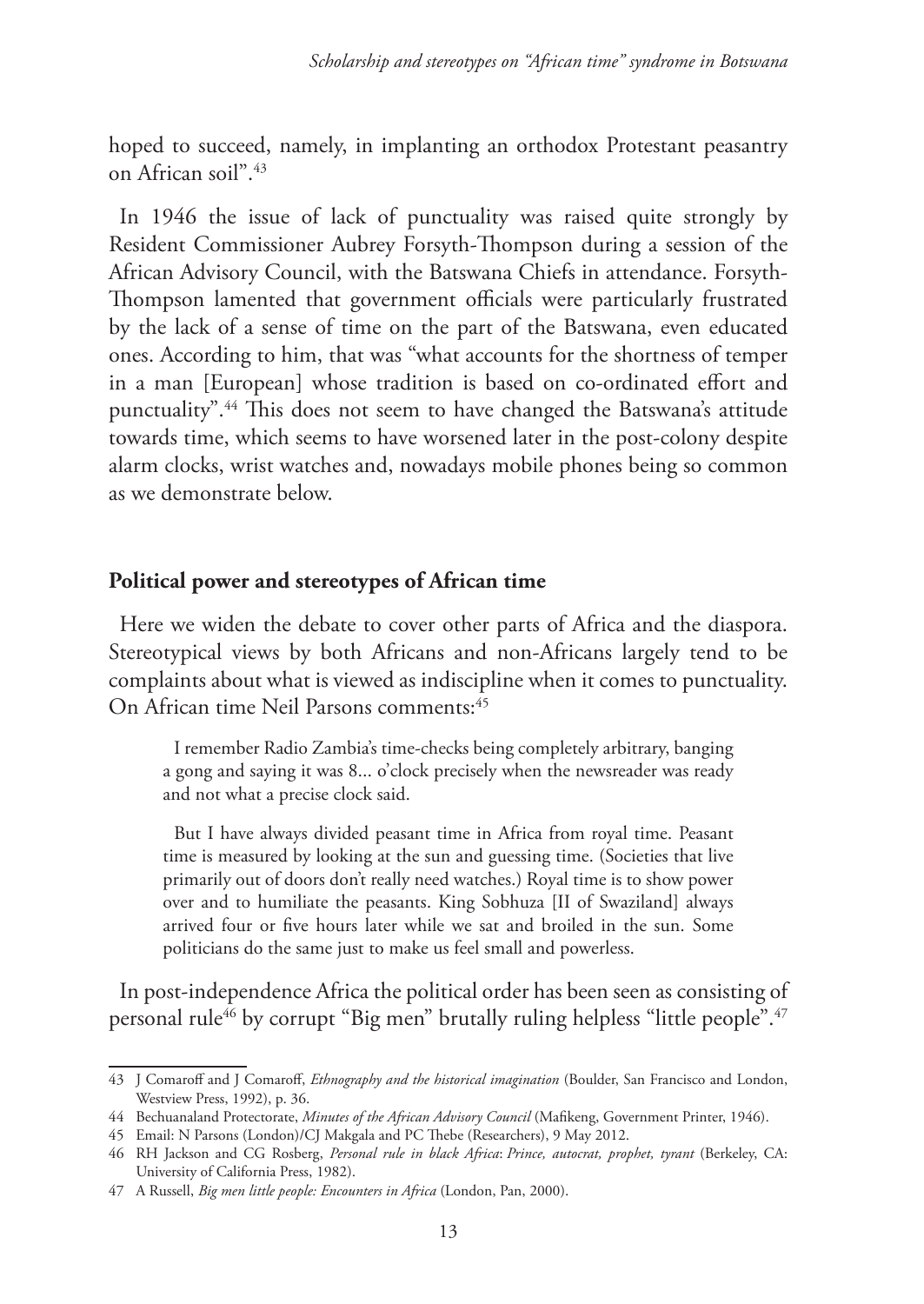As Parsons observes regarding what he calls "royal time" some politicians deliberately disrespect punctuality as a way of demonstrating their power. An interesting example was the inauguration of Kenya's newly elected President Mwai Kibaki after defeating the long-serving Big man, Daniel Arap Moi in the 2002 elections as journalist Michela Wrong narrates the story:<sup>48</sup>

The mood in the open-air stadium in Uhuru Park [in Nairobi] on 30 December 2002... was on the brink of turning ugly. Mostly male, mostly young, the audience was getting bored with waiting.

For much of the morning the mood had been cheerful. The thousands of Kenyans who had begun streaming into the amphitheatre at 7 a.m. for the presidential inauguration –first change of leadership via the ballot box since independence –had every reason to pat themselves on the back. With the simplest of acts, they had pulled off what felt like a miracle. They had queued patiently for hours in the sun, cast their ballots and in the process turned their backs on the retiring Daniel Arap Moi, twenty-four years at the helm, the president credited with reducing East Africa's most prosperous economy to... homeland of bribe....

As the timetable slipped by two, then three, four, five hours, the amphitheatre steadily filled.... The ceremony was now running six hours late.

This scenario contrasts sharply to that of the iconic Nelson Mandela's strict adherence to punctuality as reported by British journalist Alec Russell who had an appointment with him at his presidential office in South Africa: "I had just come back from central Africa, where presidents close down their capitals for the slightest errand and keep you waiting as a mark of their power. With Mandela, however, it was a point of honour to make the opposite true. Indeed his office had called me in the middle of the morning to inform me he would be half an hour early. Mercifully for the stress levels of the hotel staff, he changed his mind at the last minute and made a detour via a relation before arriving bang on the time".49

African time has caused a great deal of disquiet and self-criticism among some Africans, who feel that this kind of attitude towards time has led to missed economic opportunities and lack of development in their countries. For instance, one concerned Ghanaian observes that "One of the main reasons for the continuing underdevelopment of our country is our nonchalant attitude to time and the need for punctuality in all aspects of life. The problem of punctuality has become so endemic that lateness to any function is accepted

<sup>48</sup> M Wrong, *It's our turn to eat...,* pp. 1-3.

<sup>49</sup> A Russel, *Big men little people...*, p. 244.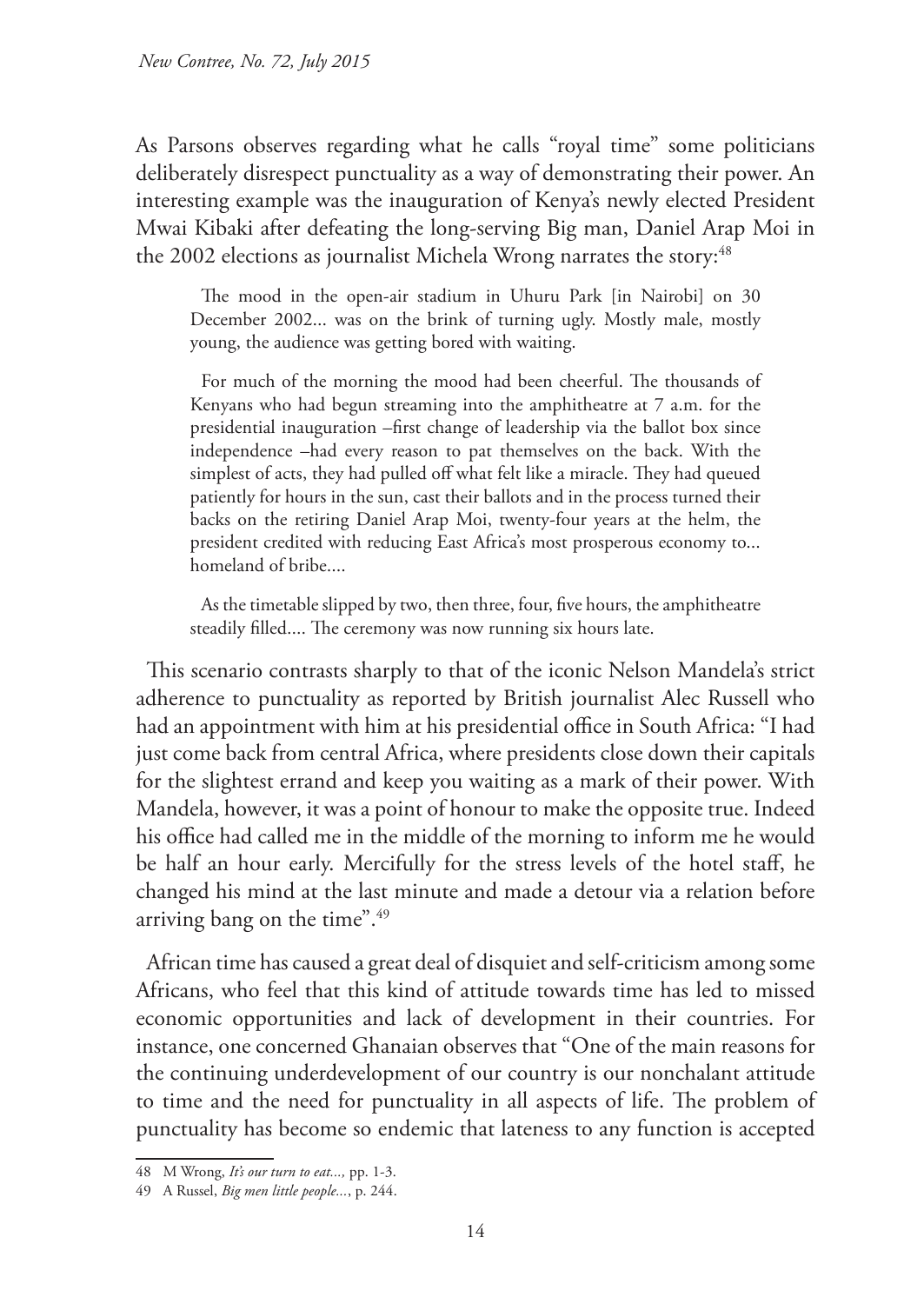and explained off as 'African time'".

An interesting incident regarding "African royal time" took place in October 2003 in London during the visit of King Otumfuo Osei Tutu II of the Ashanti in Ghana. He arrived two hours late at an important event in London, as explained below:<sup>50</sup>

Last week for instance, international journalists in the UK were kept waiting by the king of Ghana's largest ethnic group, who was visiting Alexandra Palace in north London at the climax of a Ghanaian trade exhibition, Ghana Expo 2003. The journalists had been informed that Otumfuo Osei Tutu II, from the Ashanti, would arrive at the exhibition at 1100. The time was changed to 1400, but the king did not show up until two hours later, when the journalists had already packed and left. The incident only helped reinforce the belief held by many people in the developed world that Africans are terrible time-keepers.

Cases of a government minister keeping members of the public waiting, a friend turning up late for a date, a judge holding up court proceedings, or a public service vehicle leaving and arriving late, have become the norm rather than the exception.

The BBC's Africa Live programme responded to this story by asking its listeners the question, "Is poor time-keeping Africa's worst enemy?" which elicited quite interesting responses for and against African time from Africans and non-Africans the world over. Blake Evans-Pritchard, a British reporter who had covered the event, wrote, "I was a journalist at the Ghana Expo and, though I tried to be kind to the organisers in my article, I believe that the time-keeping of Africans is a very real problem for them, economically speaking. Here was a wonderful opportunity for Ghanaians to showcase their country, and prove that the business potential there was great, and what did they do - kept the press and the businessmen waiting in the cold, whilst their king made his leisurely way there. This was a real shame".

As for Elias Mutungi, from Uganda and based in the United States, "In Africa time is taken for granted as if it is a renewable resource, and we 'mismanage' time as we do to other resources.... Unless there is a strong drive for time management, everything in Africa will always be behind schedule". A certain Mike in Kenya took a view not dissimilar to that of his compatriot, John Mbiti, above, "Africans do not keep time because of our cultural background that is quite different to the European one. We do not have fixed working

<sup>50</sup> BBC Africa Live Programme, "Can Africa keep time?" (available at http://news.bbc.co.uk/2/hi/africa/3211923. stm, as accessed on 11 November 2011).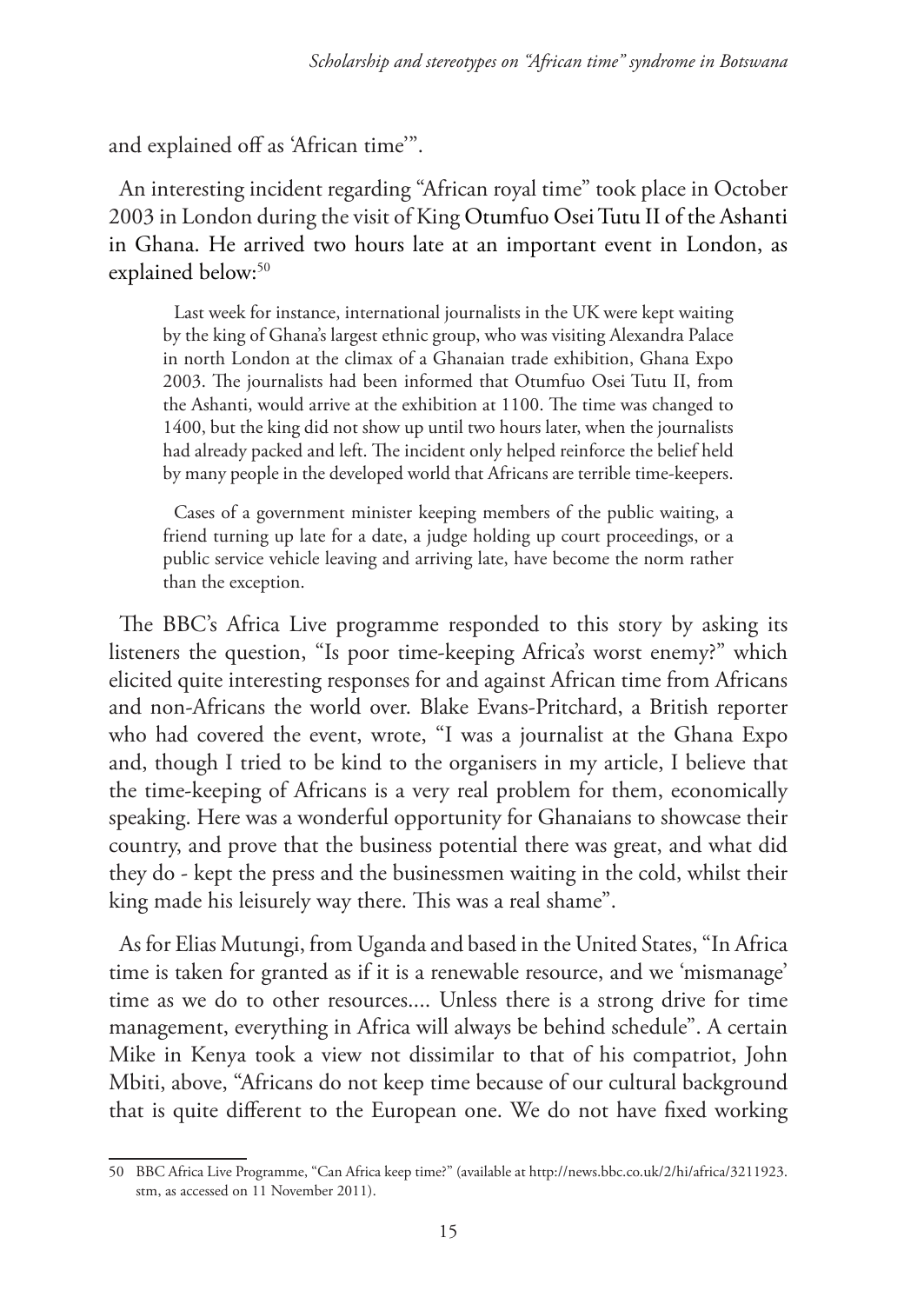hours like 8am to 5pm. And an African would feel important if you would still be there waiting for him two hours after the agreed time". "Why should people who have been told by their colonizers that they have no history learn to keep time? Making history and keeping time go together", wrote Joel Omoding of Kenya, tongue in cheek and echoing Hugh Trevor-Roper's 1963 declaration.

Whereas Africans in the diaspora are viewed as largely punctual at work, they are also accused of being tardy when it comes to organising their own events, as a certain Dr Bedford Nwabueze Umez claims:<sup>51</sup>

'African time' has become so annoying and embarrassing to the point that some Nigerians (in Houston) now provide two invitation cards, either formally or informally: one for Nigerians/Africans and the other for Americans. The one for Nigerians/Africans would indicate that the event would start about two hours before the actual time, while the one for Americans would indicate the exact time the event is supposed to start. Why? According to one Nigerian, "They want to make some provision for 'African time,' and avoid annoying and embarrassing Americans." Probably, in their minds, it is OK to annoy and embarrass their fellow Nigerians/Africans who are punctual.

So serious has been the concern about African time that some African governments have taken measures to combat the syndrome. For instance, in October 2007, authorities in the Ivory Coast, supported by President Laurent Gbagbo launched an internationally publicised campaign in an event called 'Punctuality Night' held in the capital, Abidjan. The idea was to give recognition to public service employees and private sector workers who were regularly on time at their workplaces. This initiative adopted the slogan, "'African time' is Killing Africa -Let's Fight It". According to Reuters, "The organizers hoped to heighten awareness of how missed appointments, meetings, or even late buses, cut productivity in a region where languid tardiness is the norm".52 The winner of the prize on offer at the Punctuality Night was a certain Narcisse Aka, a legal adviser who got a \$60,000 villa presented to him by President Gbagbo. Aka was reported to be "so unusually good at being punctual that his colleagues call him 'Mr White Man's Time'".

Efforts to improve productivity in the African civil service through efforts such as the one mentioned above in the Ivory Coast just like in Botswana as

<sup>51</sup> BN Umez, "'African time' or selective punctuality?" (available at http://www.africanexecutive.com/modules/ magazine/articles.php?article=5202, as accessed 11 November 2011).

<sup>52</sup> Wikipedia, "African time" (available at http://en.wikipedia.org/wiki/African\_time, as accessed on 11 November 2011).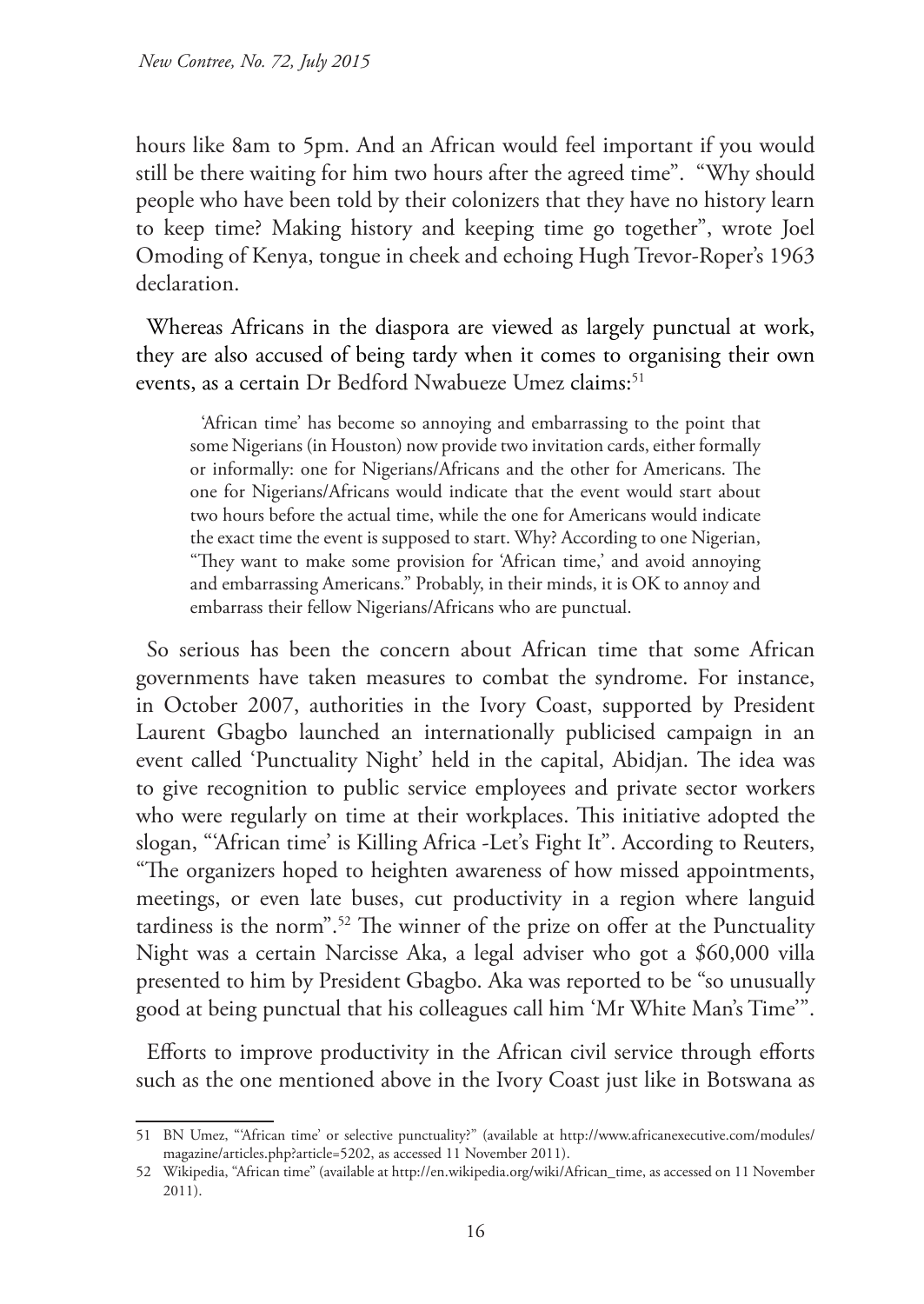stated below have borne miniscule positive results if any at all.

#### **Concerns about African time in post-colonial Botswana, 1966-2011**

As hinted above the African time syndrome has been a problem even in the post-colony and the new millennium dispensation, despite some professionals not having an agrarian and rural background. According to the former vice chancellor of the University of Botswana, Professor Bojosi Otlhogile, "It is a perennial problem. I spent the bulk of my time fighting it even amongst non-Batswana".53 However, in the early years of independence, when the country's civil service was smaller and easy to monitor and control, there were individual Batswana, such as Gobe Matenge, whose dedication to punctuality could not be compromised. Matenge was an old hand who had joined the public service during the colonial period in the 1950s and went on to become a permanent secretary in the post-colonial government, retiring in the early 1980s. A reviewer of Matenge's biography writes that:<sup>54</sup>

Matenge kicks butt. He is a hard-nosed, no nonsense authoritative taskmaster who gets things done. When he assigns someone a task, he expects it to be carried out timeously. He follows up and will not relent until it is done. His obsession for time keeping is the stuff of legend.... For instance, Matenge would start a meeting with or without a quorum, something he still does to date. He works on the basis of deadlines and, for Matenge, deadlines are there to be honoured. (Un)fortunately he carries this discipline over into retirement, something that riles his friends. They think he is too rigid. This sense of discipline, rigour and commitment is what made him make things happen even before the phrase 'service delivery' became a fad in Botswana.

It is interesting to note that the public service of Matenge's time was generally believed to be the most efficient in the whole of the African continent. The biographers of Botswana's first president, Sir Seretse Khama, tell us that the civil service "was, at least until 1980, unrivalled, in southern Africa and the continent as a whole, for integrity and efficiency".55 Bruce Bennett ties the Gobe Matenge exemplary discipline to the observation raised earlier on African Time:<sup>56</sup>

<sup>53</sup> Email: B Otlhogile (University of Botswana/CJ Makgala and PC Thebe (Researchers), 15 November 2011.

<sup>54</sup> T Mbuya, review of Oagile Key Dingake, *Unearthing the hidden treasure: The untold story of Gobe Matenge* (Gaborone, Medi Publishing, 2011), *Sunday Standard*, 13-19 November 2011, p. 32.

<sup>55</sup> N Parsons, T Tlou and W Henderson, *Seretse Khama, 1921-1980* (Gaborone, Macmillian, 1995), p. 272.

<sup>56</sup> Email: B Bennett (University of Botswana/CJ Makgala and PC Thebe (Researchers), 14 March 2012.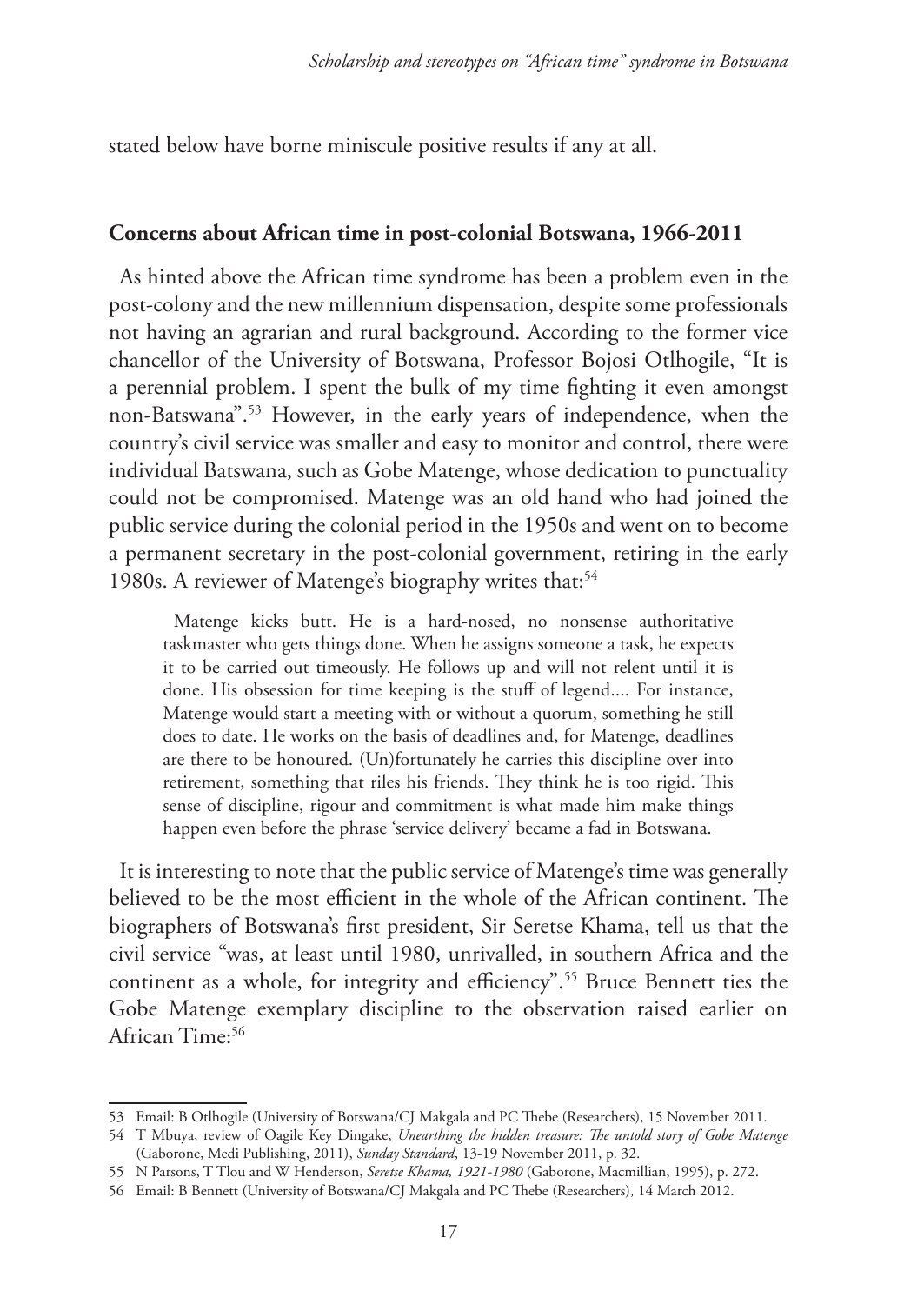A lot of discussion of 'Africa time' has been in terms of blaming Africans. 'Why do they do this? Do they have an 'excuse'? But as some historian said... "possibility must be judged empirically". i.e. if we want to know what was de facto possible in a historical situation, we must look at what actually happened. If you are in a particular society, it is difficult to go against its rules. And the time practice is part of the rules in the sense that it is the way things are done. You can of course turn up on time yourself but you will just have to wait; if you try to make other people come faster than is normal you are committing an unfriendly act. A few, like Gobe Matenge, may do so; having the willpower and the status to do so. It is also relevant whether punctuality is even ideal. In the civil service Mr Matenge had the advantage that he was following an admitted principle, but in many other areas of life the ideal has much less support.

However, the period starting in the early 1990s saw the politicisation of the civil service taking root as the ruling Botswana Democratic Party (in power since 1966) "was in a position to reward party activists and supporters by appointing them to positions in the diplomatic and civil service, and the councils, land boards, and tribal administration", write Mpho Molomo and Brian Mokopakgosi.<sup>57</sup> Elite corruption in the civil service also ensued in this environment.58 It should be pointed out that political appointments did not always take qualifications and merit into account, and this compromised productivity.59 The widespread problem of lack of productivity and inefficiency in the public service and the private sector led to the government of Botswana establishing the Botswana National Productivity Centre in 1995 in a bid to confront the problem, and to make the country competitive in the global economy by attracting the much sought after foreign direct investment (FDI). Unfortunately, the results have been lukewarm.<sup>60</sup> Poor work ethic and lax attitude towards punctuality in Botswana is often couched in the infamous and nonchalant phrase "There is no hurry in Botswana".<sup>61</sup> Other factors that contribute to unimpressive FDI in Botswana are the country's small internal market of just two million people, difficult and convoluted regime of issuing

<sup>57</sup> B Mokopakgosi and M Molomo, "Democracy in the face of weak opposition in Botswana", *Pula: Botswana Journal of African Studies*, 14(1), 2000, p. 7.

<sup>58</sup> CJ Makgala, *Elite conflict in Botswana: A history* (Pretoria, Africa Institute of South Africa, 2006), pp. 85-97; K Good, "Corruption and mismanagement in Botswana: A best case study?" *Journal of Modern African Studies*, 32 (3), 1994, pp. 449-521; Z Maundeni (ed.), *Transparency, accountability and corruption in Botswana* (Made Plain Communications, Cape Town, 2008).

<sup>59</sup> CJ Makgala and Z Maundeni, *History of the Botswana Public Employees Union, 1885-2009* (Cape Town, Centre for Advanced Studies of African Society, 2010), pp. 172-176.

<sup>60</sup> CJ Makgala, "The discourses of poor work ethic in Botswana: A historical perspective, 1930-2010", *Journal of Southern African Studies*, 39(1), pp. 45-57.

<sup>61</sup> D Magang, *Delusions of grandeur: Paradoxies and ambivalences in Botswana's macroeconomic firmament, 1* (Gaborone, Print Media Consult, 2015), pp. 340-344.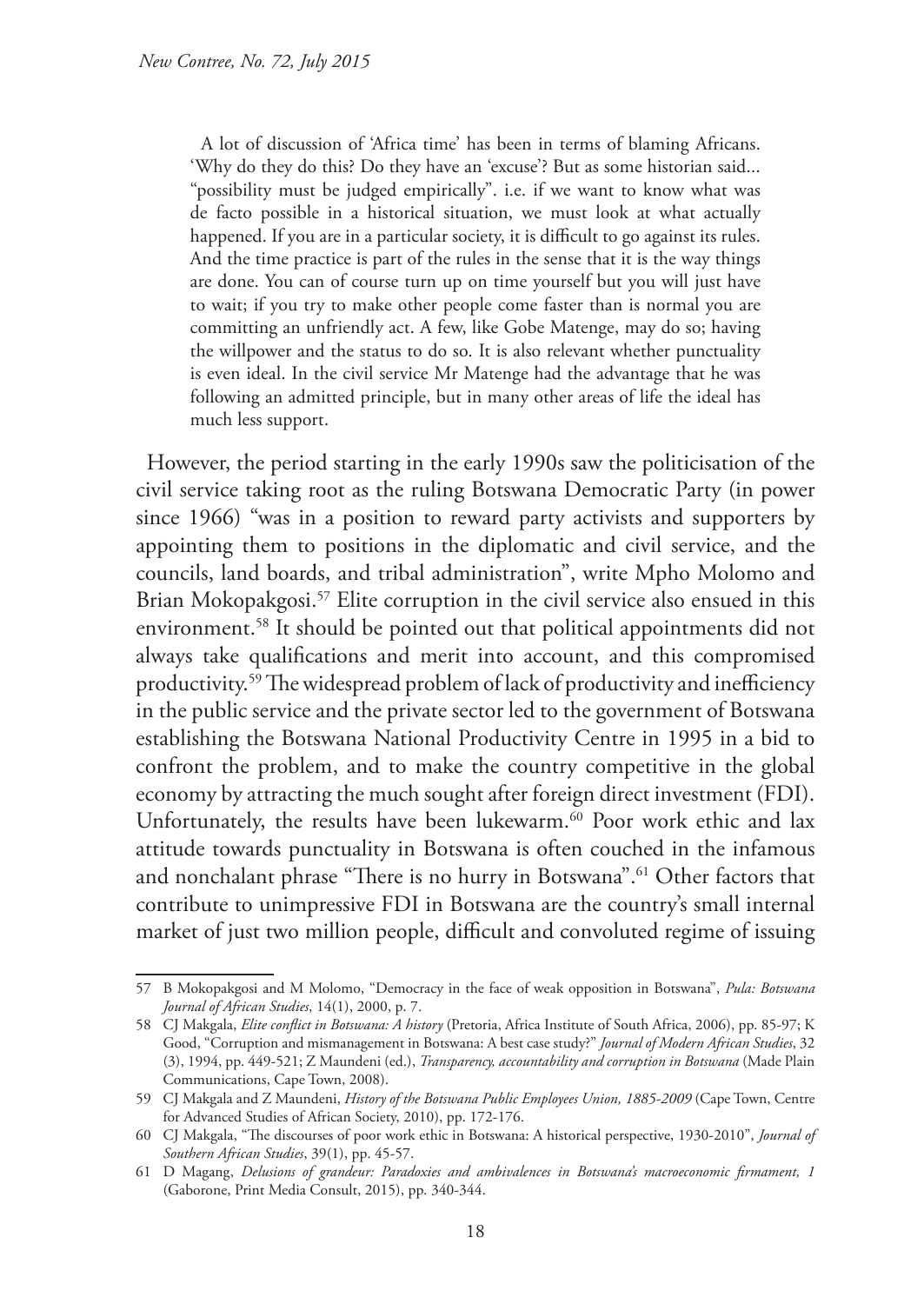resident and work permits to expatriates.<sup>62</sup>

In October 2011, the private *Sunday Standard* newsarticle a gossip columnist expressed the view that the African Union should devise a clock for African time taking into account late coming to work, prolonged time for lunch and less time in the actual execution of the work at hand. While this was influenced by the stereotypes of African time, it seems the author had been affected and annoyed by it:<sup>63</sup>

At the continental level, the African Union should invest in a time piece suited to Africans' attitude towards time. The clock/watch should have its own unique mechanism. At 6.00 a.m. it should stop for two hours to allow African workers to get as much sleep as possible and report for work at 10.00 a.m. Central European time; at 1015 the hands should start moving so fast the time piece turns into a fan and before you know it, its 1300 – lunch time; the hands then move so slowly that what in Europe would be 20 minutes becomes five seconds; at 1330, the hands get stuck for an hour; from 14.00 the hands become fan blades again and voila! It's time to call it a day. For ease of doing business, all African countries will synchronise their time so that lunch break in Lagos takes as much time as in Gaborone – three hours. No longer being colonised by Europe, Africa should assert its independence in every sphere. Time has come for us to free ourselves from the oppression of the white man's time and fully embrace our own African Time.

#### **Conclusion**

The article has attempted to demonstrate various ideas on the practice of Time and concepts of time in Africa. The authors have shown how this phenomenon developed in various eastern, western and southern African societies and communities from pre-colonial through the colonial order to the post-independence dispensation. Arguments by observers on the cultural, socio-economic, religious, political and historical explanations were adduced in order to explain the phenomenon which is said to be a symbol or expression of power and control by numerous African leaders in the post-colony.

Narrowing down the discussion to Botswana indicates similar practices to what obtains elsewhere in the sub-Saharan Africa. The impact of this scenario is said to have reduced productivity in the economic development of afflicted communities and societies. The study notes that Botswana is no exception

<sup>62</sup> D Magang, *Delusions of grandeur...,* pp. 323, 360-386.

<sup>63</sup> *Sunday Standard*, "African time clock", 16-22 October 2011.